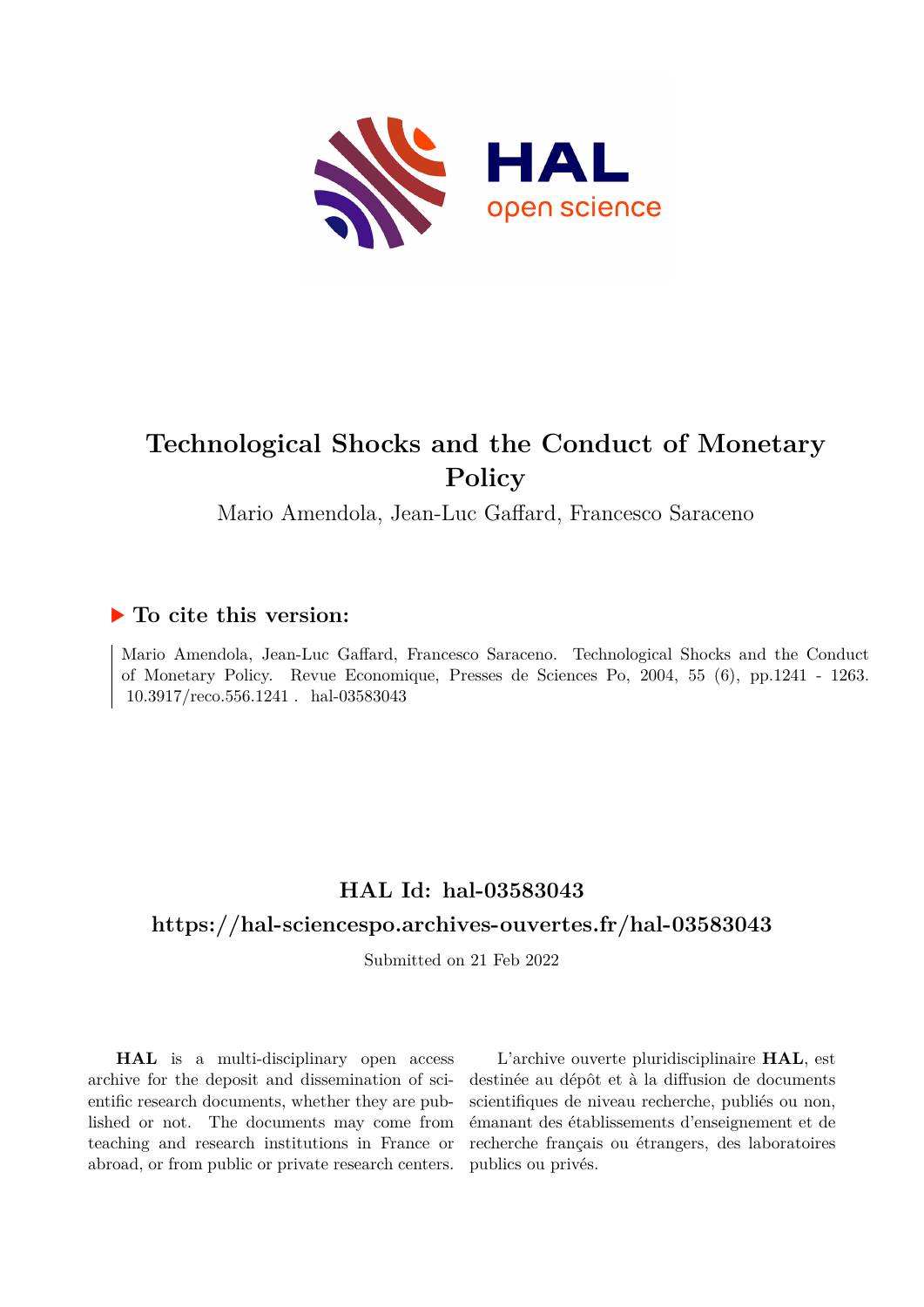Mario Amendola\* Jean-Luc Gaffard\*\* Francesco Saraceno\*\*\*

*This paper analyses the impact of alternative monetary policies on the performances of an economy facing technological changes. It shows that the restructuring of productive capacity necessary to embed the new technologies usually implies initial drops in employment and productivity, that are reabsorbed only if the transition is successful. Furthermore, it shows that the process disrupts the financial structure of firms (the coordination over time of costs and revenues), and makes external financing crucial for a successful restructuring. An "optimal" monetary policy, in this framework, should then be expansionary during the transition, and tighten once the technological advance is embedded in the system. Thus, we reach conclusions that are in sharp contrast with the policy prescriptions of the New Keynesian approach.*

#### CHOCS TECHNOLOGIQUES ET CONDUITE DE LA POLITIQUE MONÉTAIRE

*L'article analyse l'impact de politiques monétaires alternatives sur les performances d'une économie soumise à des changements technologiques. Il montre que la structuration de la capacité productive nécessaire pour incorporer les nouvelles technologies implique une diminution initiale de l'emploi et de la productivité, seulement réabsorbée si la transition est réussie. Au-delà, il montre que le processus introduit une rupture dans la structure financière des firmes (dans la coordination intertemporelle des coûts et des revenus), et rend crucial le financement externe dans le succès de la restructuration. Une politique monétaire "optimale", dans ce contexte analytique, devrait, alors, être expansionniste pendant la transition et restrictive une fois que le changement technologique a été incorporé dans le système. Ainsi, l'on obtient des conclusions qui sont en opposition stricte avec les prescriptions de politique économique de l'approche de la Nouvelle Économie Keynesienne.*

Classification *JEL*: E 24, E 58

<sup>\*</sup> University of Rome "La Sapienza". Email: mario.amendola@uniroma1.it

<sup>\*\*</sup> University of Nice Sophia Antipolis, Institut Universitaire de France and Observatoire Français des Conjonctures Économiques. E-mail: gaffard@idefi.cnrs.fr

<sup>\*\*\*</sup> Observatoire Français des Conjonctures Économiques. Email: francesco.saraceno@sciencespo.fr

We thank an anonymous referee for useful comments to a previous draft.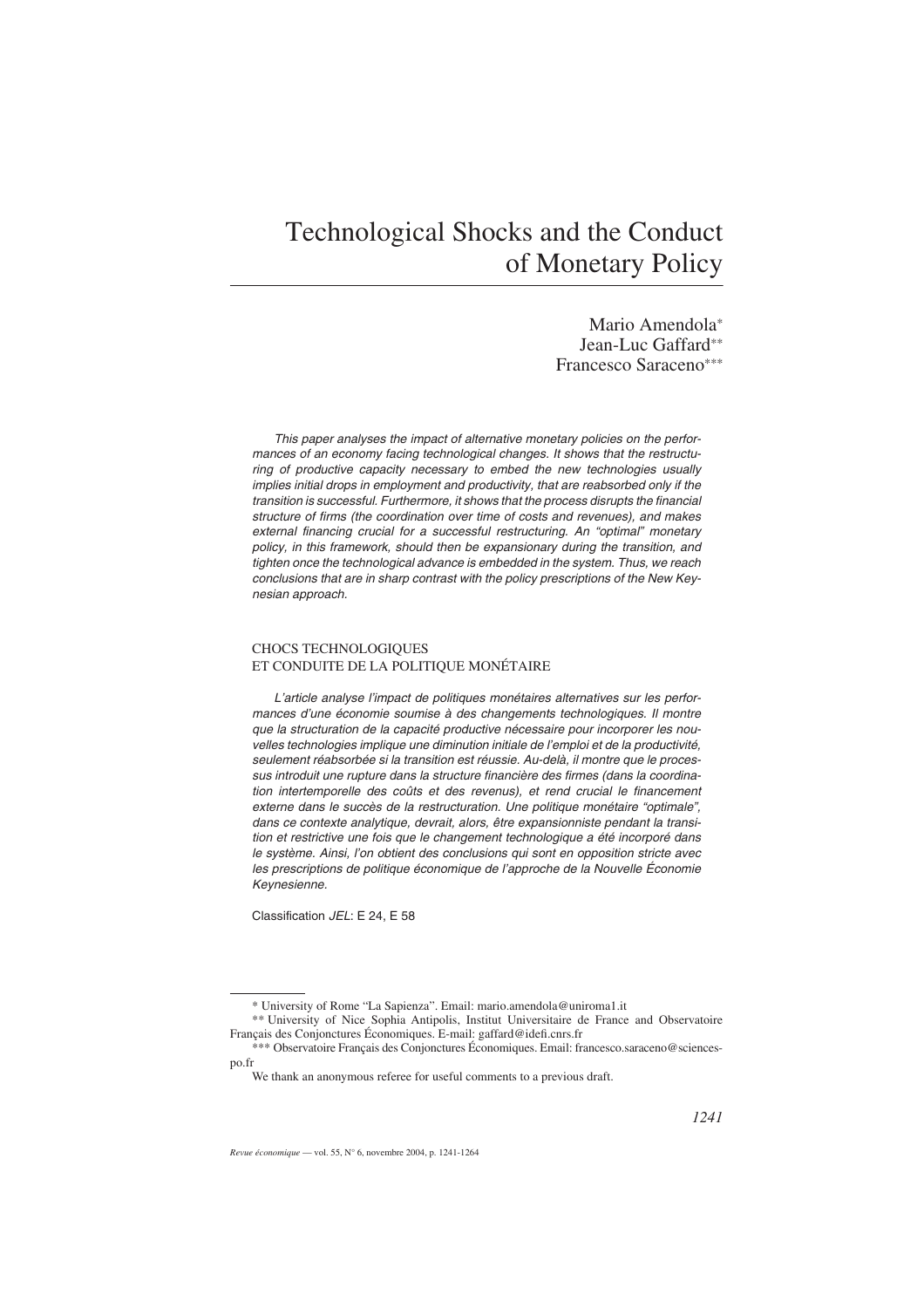### **INTRODUCTION**

In the past few years, there has been a resurgence of interest in the issue of how to conduct monetary policy in an economy facing strong and recurrent technological changes. This resurgence was motivated by the need to explain the extraordinary performance of the US economy over the nineties characterized by high productivity growth and low rates of inflation and unemployment. The new developments in the theory of monetary policy that go under the label of New  $Keynesian<sup>1</sup>$  (NK) have the merit of highlighting the real effects of monetary policy. Nevertheless, they have not challenged, but rather reinforced, the common belief according to which optimal policy is the one that fully stabilizes prices. A change of perspective that consists in focusing on the co-ordination problems arising with the restructuring of productive capacity through which innovation necessarily takes place, leads to a different conclusion. Optimal policies (in particular monetary ones) have to accommodate the processes of change that characterise dynamic economies, and as such they may have to tolerate, at least temporarily, inflation pressures. This is true in particular for technological shocks, the main source of economic growth, and thus the main topic of investigation for these analyses.

The paper is structured as follows. Section 2 will contrast two different approaches: the New Keynesian approach that belongs to the class of dynamic general equilibrium models and the neo-Austrian (NA) one, that focuses on outof equilibrium processes. Section 3 will describe the sequential analytical framework which allows to bring into light co-ordination issues that are typical of the NA approach. Then section 4 will show, by means of numerical simulations, why technical advances cause a transition during which productivity may actually drop and how monetary policy influences the evolution of macroeconomic variables. Section 5 will summarize and conclude.

#### NEW KEYNESIAN VERSUS NEO-AUSTRIAN ANALYSIS

According to the standard macroeconomic analysis, technological change is the main source of a long-term steady growth, while co-ordination failures are the short-term forces that explain business cycles. In contrast with this view, the RBC approach sees the erratic nature of technological change as the major cause of short term fluctuations in real variables. The latter approach opens the door for a new interpretation of the natural output and hence of the output gap. The evolution of real variables under full wages and prices flexibility remains the benchmark. But this benchmark, no longer a static long run equilibrium à la Solow, is the dynamic path generated by the optimal response of rational agents to stochastic productivity shocks. The level of output that prevails at each moment of time along this equilibrium path with flexible wages and prices is the

<sup>1.</sup> The recent book by Woodford (2003) is the more complete reference on the subject. Other contributions in this stream of research include Clarida, Gali and Gertler (1999), Gali (2002), and Gali, Lopez-Salido and Valles (2003).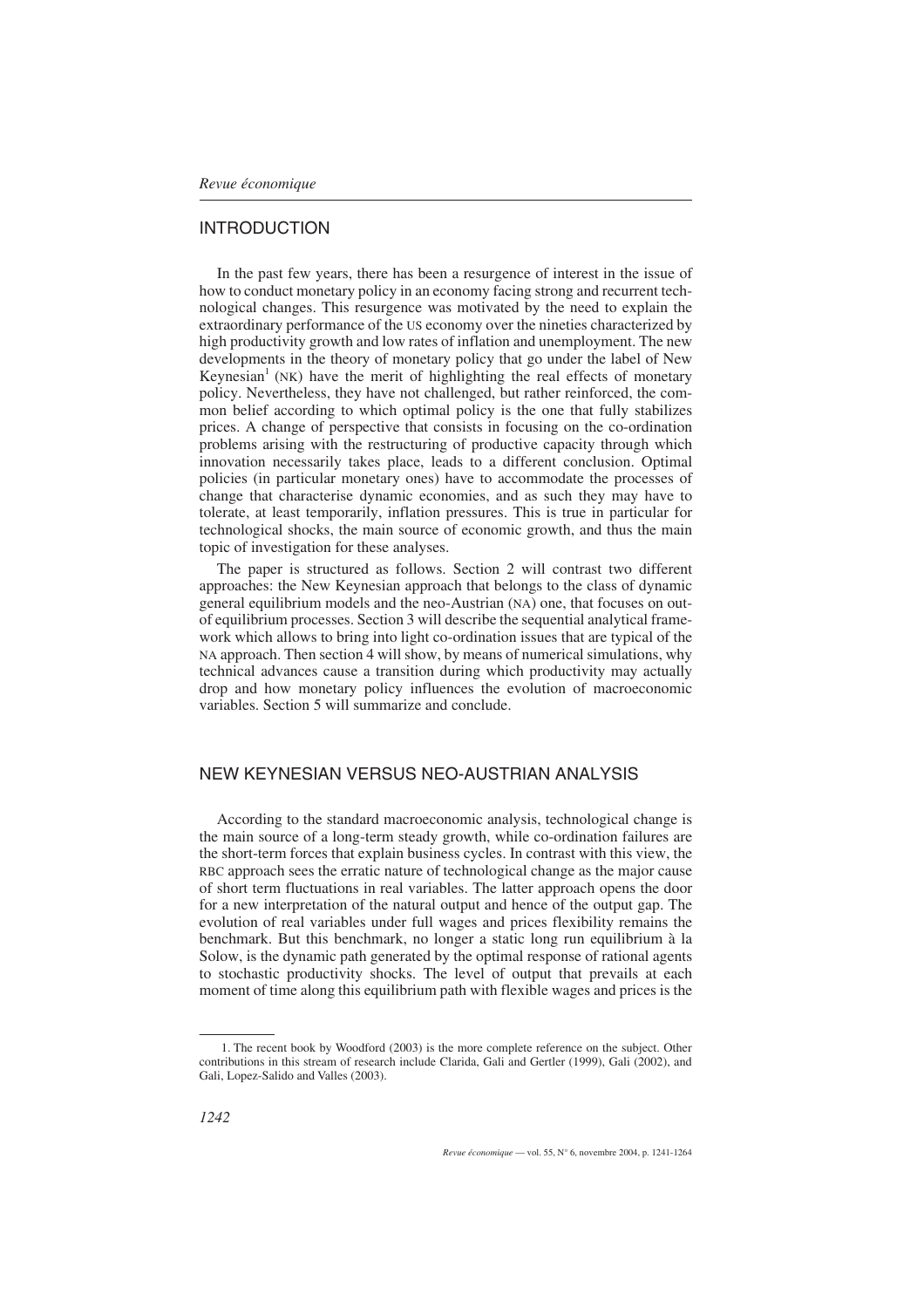natural rate of output. In this context, price stickiness will result in an output gap defined as the deviation of the actual output from the fluctuating natural one. In the New Keynesian models (Gali, 2000, 2002; Woodford, 2003), optimizing policy makers seek to eliminate these distortions that arise as a consequence of firms' inability to adjust their prices to changing costs conditions. This optimal monetary policy consists in setting a rate of interest allowing to obtain the natural values of real variables. Following technological improvements, prices should change so that the real interest rate increase will induce consumers to reallocate intertemporally their consumption (*via* a standard Euler relation). If price stickiness prevents this adjustment from taking place, then the monetary authority has room for intervention; appropriate changes of the nominal interest rate will yield the same level of the real rate that in the flexible-price case was assured by the change in prices. In other words, in presence of an output gap induced by price distortions, optimal policy would have to play the role of price variations in inducing the consumers to reallocate intertemporally their consumption via real interest rate variations. Under the optimal policy, "the interest rate –both nominal and real– inherits the random walk property assumed for productivity growth, with an acceleration (deceleration) in the latter bringing about a permanent increase (decrease) in interest rates" (Gali, 2000, p. 11). In other words, the optimal reaction to technological improvements should be a tightening of monetary conditions, and *vice-versa*. Gali further shows that the Taylor rule, with appropriately defined weights, approximates the optimal rule. This broad property of optimal policy is at the basis of an assessment of the Fed performance by Gali, Lopez-Salido and Valles (2003); they claim to have found evidence in favour of a regime change occurred with the Volcker chairmanship; before that, the Fed policy was too biased in favour of income stabilization, whereas in the Volcker-Greenspan era it has behaved in substantial accordance with the optimal rule.

An important consequence of this setup is the absence of a trade-off between the objective of price stability and the growth objective. In fact, optimal policy fully stabilizes the output at the (fluctuating) natural level.

The proponents of this view claim it to be a revival of the Wicksellian one making use of the instruments of modern intertemporal optimisation models. As in Wicksell, it is the gap between a natural and a money rate of interest that determines the economic dynamics. However, there is a crucial methodological difference: while Wicksell focused on cumulative processes, that is, on the working of the economy during a disequilibrium period,<sup>1</sup> NK models assume that the economy is always in equilibrium, proceeding by means of comparative statics (or dynamics) analysis. Indeed, more than 20 years ago, Hicks had already warned against the risks of such an attempt: "It is not wise to run on, in the manner of Wicksell's successors,<sup>2</sup> converting the Wicksell model into a sophisticated model of equilibrium over time, current investment depending on expectations and equilibrium a condition in which expectations are not disappointed". (Hicks,

<sup>1.</sup> In Wicksell's model as the market rate of interest is for example reduced below the natural rate, bank lending expands and prices start to rise. This results in market imbalances and windfall gains which are the characteristics of a disequilibrium process.

<sup>2.</sup> Here Hicks quotes Lindahl and Myrdal, as well as his own work in *Value and Capital* (1939) and in *Capital and Growth* (1965).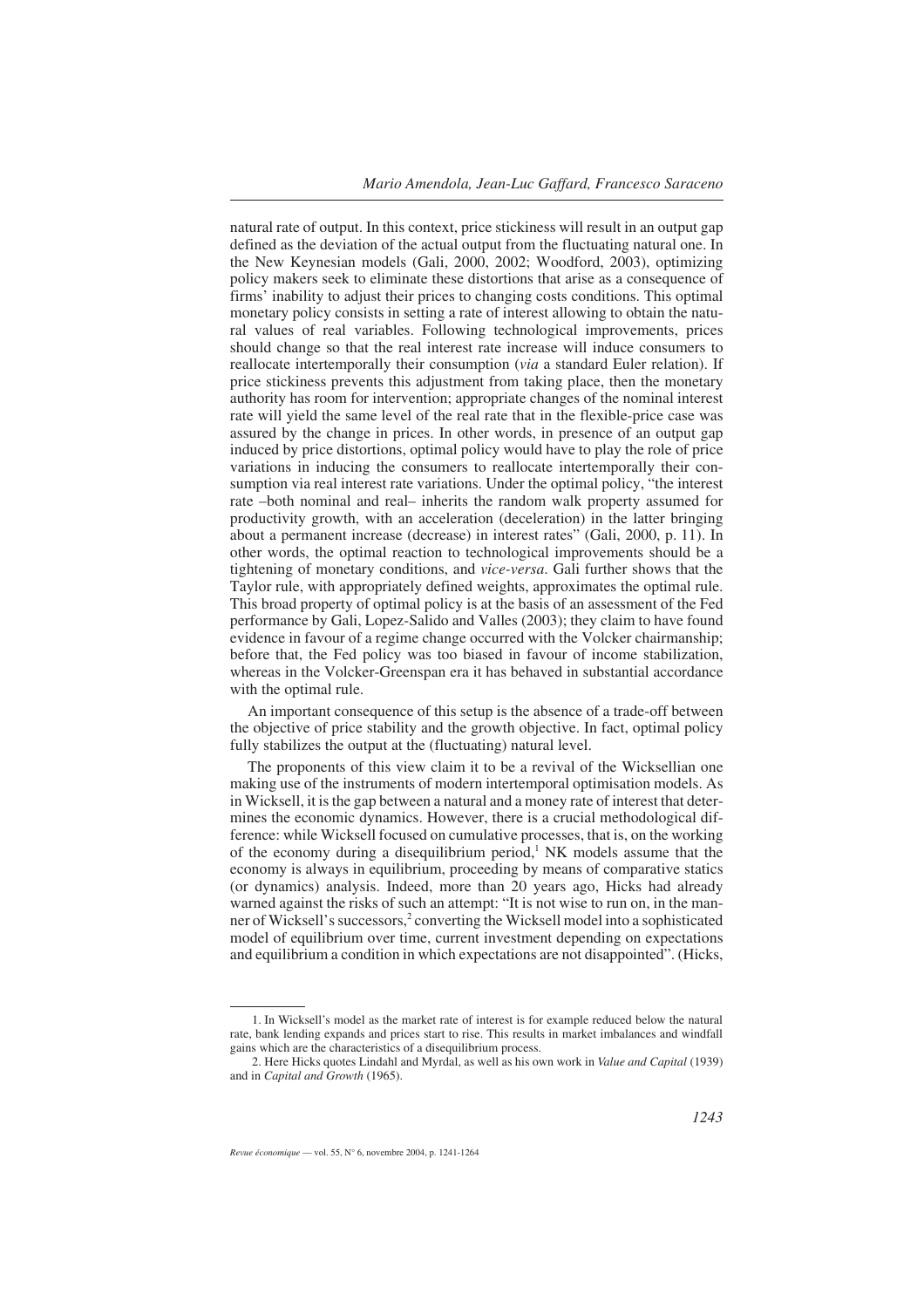1977, p. 66.) In fact the properties of transition paths cannot be simply deduced from the comparison between two (intertemporal) equilibrium paths. And it may well be the case that "the establishment of a rate of interest which is appropriate to the new equilibrium will indeed be required, when the new equilibrium is reached; but it must not be established before that equilibrium is reached" (Hicks, 1977, p.72). In other word, dynamics are not meaningless transition trajectories between equilibria, as in the standard equilibrium analysis. Rather, they are the normal way of functioning of an economic system, and have to be studied as such. In particular, the outcome of these processes may not be determined from the outset, but is the result of a complex interaction between agents' behaviour, institutions, and policy choices. We believe that implementing an interest rate policy adapted to the transition phase requires to identify the nature of the disequilibrium to be corrected. As we shall see, adjustments of nominal (and real) interest rates to be carried out during the transition, far from being aimed at compensating price stickiness, have to deal with liquidity constraints.

The main effect of innovation is to stir a process of capacity restructuring. During the process of change productive capacity is distorted, as the balance between investment in new technologies and consumption of present production is lost. This is unavoidable, as it is the intrinsic characteristic of the qualitative change that defines technology improvements. Therefore, during the sequence of non equilibrium states caused by the restructuring, observed output and productivity levels do not represent deviations from a potential trend, for the simple reason that the latter is no longer there. Thus, the conceptual issue to be addressed does not revolve around the capacity of a new technology (e.g. information and communication technologies) to boost the rate at which productivity can grow in a sustainable fashion. The focus must move on to the identification of the conditions under which an economy can really take advantage of a new technology and on how they unfold over the time path; *i.e.*, we focus on the conditions under which the distortion is dealt with, and finally reabsorbed, during the process of change. We maintain, in other words, that an economy is unable to capture the gains associated with the implementation of a new technology, so to say, automatically by its own in-built mechanisms. The level of output and productivity that the economy is actually capable of realizing mainly depends on the way coordination problems are dealt with; and monetary policy, as we shall see, has a crucial role in the success of the transition. In this context, the concept of output gap does not play the crucial role that it plays in the NK models. The problem to be addressed by policy makers is less to reduce an output gap and target a maximum growth rate, which cannot be really defined *ex ante*, than to smooth fluctuations in real variables, which are intrinsic in outof-equilibrium processes of change. In fact, it will be clear below that these fluctuations feed back into agents behaviours and may be amplified by technical irreversibilities. This may lead to cumulative processes that propel the economy into an unsustainable path. Thus, by smoothing as much as possible these fluctuations, economic policy maximizes the chances of a successful outcome of the transition. In particular, as we shall see, technological changes require an accommodating monetary policy that by relaxing liquidity constraints allows full employment to be re-established and productivity gains to be effectively captured. As this may lead to temporary increases in the inflation rate, short term inflation targeting could prove to be too restrictive, and thus hamper the success of the transition.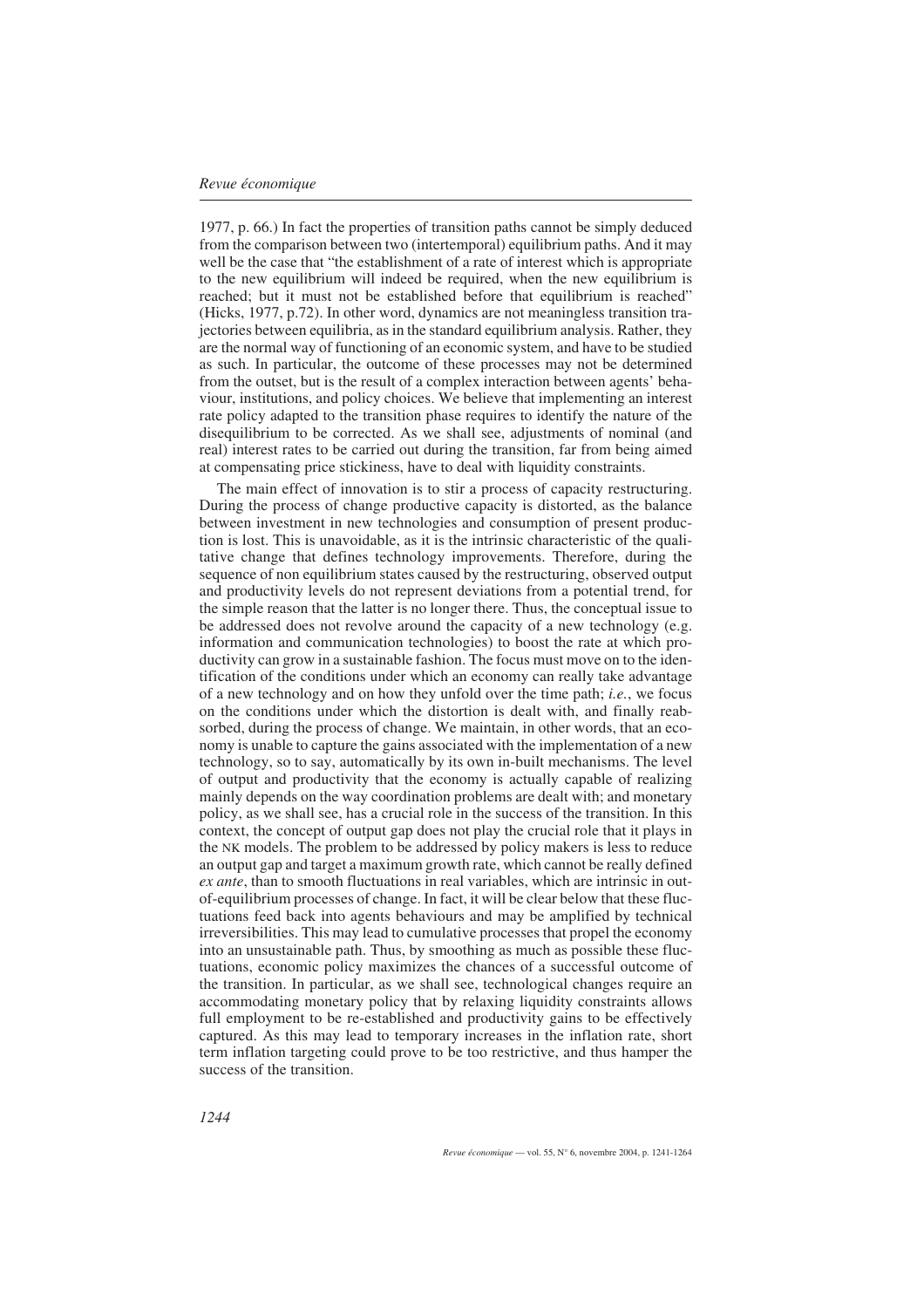Another important consequence of neo-Austrian framework is that stickiness in the adjustment of prices and wages, instead of being the source of distortions, may under certain conditions appear as a means of avoiding cumulative processes and global instability. Thus, the NA and the NK approach appear to be radically different both in the analysis and in the role for policy action. True, in both approaches the room for policy action originates from distortions in the working of the economy; but while in the NK approach this is an institutional distortion (price stickiness) that has to be compensated by policy action, the NA model sees the distortions as an intrinsic characteristic of any process of qualitative change; the role of policy is then not so much to try to replicate an "ideal" state, but to manage the disequilibrium processes in order to ultimately guarantee the viability of the system. An important consequence of this difference is the way we look at the relation between monetary policy and structural reforms. According to the NK approach, in the benchmark flexible-price case there is no role for policy; thus, were structural reforms implemented and price flexibility attained, markets would smoothly work by themselves. In the NA approach structural reforms could never be substitutes for policy action, because the distortions the latter deals with are unavoidable.

As it is well known, technological possibilities change very slowly. This makes really implausible the assumption of technology shocks offering an explanation of business cycles. This is a critique that NK models share with the more general class of RBC models, so that it may seem at first sight odd to use them as a reference. But in fact what really matters is less the shock –its nature and its amplitude– than the way it will be absorbed by the economy. So rapid technological changes do not automatically result in fluctuations in real variables while minor changes may induce strong fluctuations: all depends on the way co-ordination issues are dealt with. And in this respect, an assessment of the role of policy variables is crucial, in the NK as in the NA approach.

Contrary to the traditional literature on vintage capital, $<sup>1</sup>$  NK models focus on</sup> the role of policy in shaping the (equilibrium) path of the economy following a technology shock. As such, they are the natural term of comparison for the NA approach.

The next section will present a general aggregative model based on technical and behavioural irreversibilities. These characteristics allow to give a meaningful meaning to concepts such as "process" and "transition" and make the model fit to embed the features of technical change emphasized above.

<sup>1.</sup> This stream of literature was initiated in the early 1960s (e.g. Salter, 1960; Solow, 1960), and it has been recently revived (Greenwood and Jovanovic, 2001; Boucekkine, del Rio and Licandro, 2003) as a candidate for explaining the productivity slowdown of the 1970s.

Besides their lack of interest in policy issues, vintage capital models do not appear to have delivered the expected insight on the issue of technological progress. It can be shown (Phelps, 1962) that in spite of their analytical complexity, they still make productivity changes depend on technology parameters (with the addition, in the newer versions of the theory, of the rate of time preference) as in the standard disembodied progress models.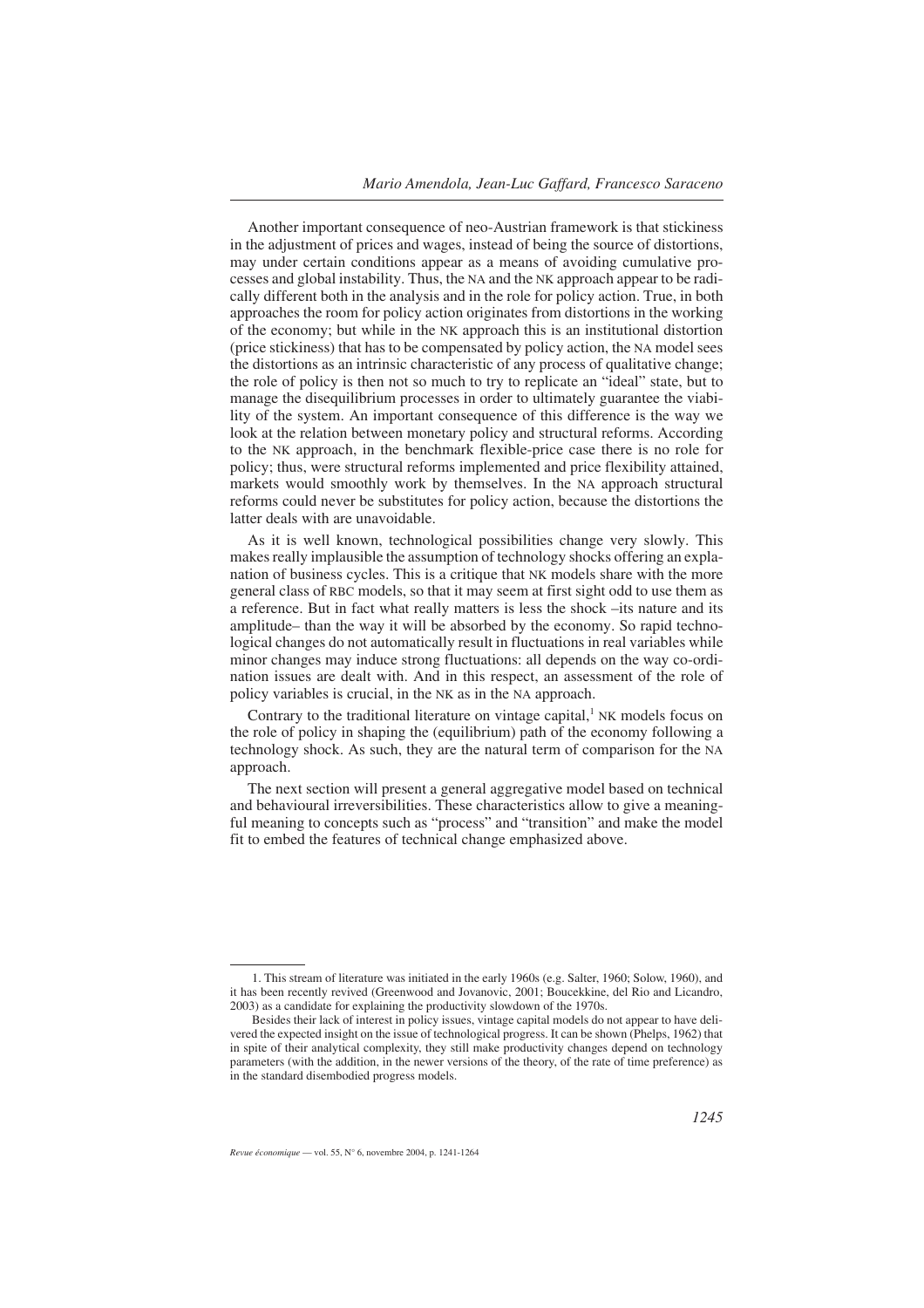### A SEQUENTIAL ANALYTICAL FRAMEWORK

The immediate effect of any shock affecting the regular behaviour that defines an equilibrium state of the economy, is to throw the economy itself out of equilibrium. This depends on modifications in the structure and the functioning of the underlying productive capacity which actually determines this behaviour. The focus must therefore be put in the first place on the production process, and, in particular, on its time dimension.

For the purpose of building a sequential economy to track disequilibrium adjustment paths it is convenient to develop a model that crucially builds on two features: the first is a production process in Neo-Austrian terms (Hicks, 1973; Amendola and Gaffard, 1988, 1998, 2003). The second is a sequential order of events, which means a sequential articulation not only of the production process but also of the decision process. In particular, we have no longer instantaneous price adjustments (prices are fixed within the period). This allows disequilibria to come to the surface and take the form of undesired stocks of final output or of financial assets.

Consider then an economy where a single homogeneous commodity is produced by means of a primary input –labour– with a fully vertically integrated process of production taking place through a sequence of periods  $1, 2, ..., n<sup>c</sup>$ ,  $n^c + 1$ , ...,  $n^c + n^u$  These periods stand for the different operations (from the first project to the appearance of the final output) through which the production process takes place over time. Following Hicks these periods are grouped into two essential phases: a phase of construction *c* and, following it, a phase of utilization *u* of productive capacity. The time profile of an elementary process of production at each time *t*, is described by the labour input vector

$$
\mathbf{a} = [a_i]; \quad i = 1, ..., n^c + n^u \tag{1}
$$

where  $a_i$  are dated labour input coefficients; and by the vector of final output

$$
\mathbf{b} = [0, \dots 0, b_{n^c+1}, \dots, b_{n^c+n^u}]
$$
 (2)

where  $b_i$  are final output coefficients.

Thus, while labour is applied through the whole process of production, final output only accrues during the phase of utilisation, that is, after the phase of construction required to bring about productive capacity.

The intensity of productive activity at time (t) is given by

$$
\mathbf{x}^{c}(t) = [x_{1}(t), x_{2}(t), ..., x_{n^{c}}(t)]
$$
\n
$$
\mathbf{x}^{u}(t) = [x_{n^{c}+1}(t), x_{n^{c}+2}(t), ..., x_{n^{c}+n^{u}}(t)]
$$
\n(3)

 $x^c(t)$  and  $x^u(t)$  are the vectors of the production processes in the phase of construction and the phase of utilization, respectively, where each element  $x_i(t)$ ,  $(i = 1, 2, ..., n<sup>c</sup> + n<sup>u</sup>)$ , represents the number of elementary production processes of age i in existence at time *t* and figures out a degree of intensity of the productive activity. In other words, the productive capacity of the economy is described as a population of production processes the demography of which is changing over time.

In a neo-Austrian model production costs are reckoned in terms of the only primary input, labour, and hence the wage fund represents the resources which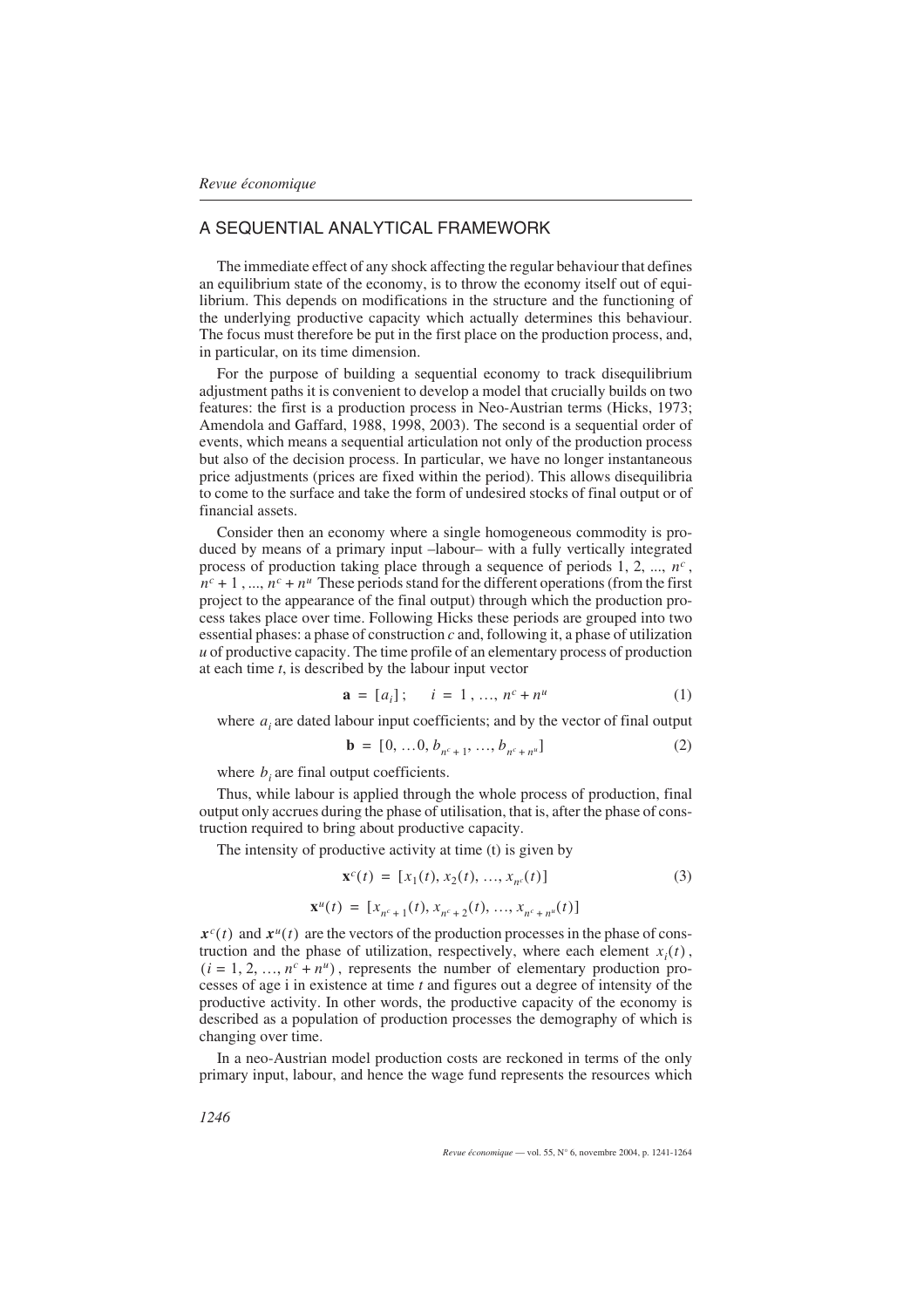sustain the process of capital accumulation. The resources required to carry out production and to sustain consumption are financial resources, not physical output (all exchanges are intermediated by a financial asset : "money"). There are "external" and "internal" financial resources:  $f(t)$  are the external financial resources (in short, the money supply); the money proceeds from sales (internal financial resources) are

$$
m(t) = \min[p(t)s(t), p(t)d(t)] \tag{4}
$$

where *s* and *d* are the supply and demand of final output and *p* the price. As we shall see below, on the one hand,  $p(t)$  depends on excess demand  $(d(t-1) - s(t-1))$  in the previous periods, and, on the other hand, *real* supply and demand,  $s(t)$  and  $d(t)$ , depend on the current price level  $p(t)$  determined, at the beginning of the period, by firms which are price makers.

The wage fund may include all the financial resources available for financing production processes,  $F(t)$ , or, in case of a limited supply of labour, the part of these resources actually absorbed by the existing labour supply  $L<sup>s</sup>(t)$  at the prevailing wage rate  $w(t)$ , that is:

$$
\omega(t) = \min[F(t), w(t)L^{s}(t)] \tag{5}
$$

with

$$
F(t) = m(t-1) + hf(t-1) + f(t) - c(t)
$$
\n(6)

where  $L^{s}(t) = L^{s}(0)[1 + \bar{g}]^{t}$  is labour supply ( $\bar{g}$  is the natural growth rate),  $w(t)$  is the wage rate,  $c(t)$  is the "take out" (the fraction of resources withheld from financing production processes and used for consumption) and  $h^f(t)$  the monetary idle balances which pile up when the human resource constraint is more stringent than the financial constraint, so that the financial resources available for investment in production processes cannot be fully used up:

$$
h^f(t) = \mathbf{F}(t) - w(t)\mathbf{L}^s(t). \tag{7}
$$

The sequential articulation of the production process in the neo-Austrian representation makes it possible to bring into light the problems of intertemporal complementarity which result from the breaking of an equilibrium state. For the associated co-ordination problems to emerge we must count on a sequential articulation not only of the production process but also of the decision process. We consider therefore a sequence of decision periods and we let all decisions concerning price changes happen only at the junction of one period to the next, not within each given period. This implies a lag in response which makes the market disequilibria originated in the production side come to the surface rather than be immediately re-absorbed, as would be the case if we assumed instantaneous responses.

PRODUCTION DECISIONS. The money value of current desired supply is determined on the basis of expected money proceeds, which reflect expectations about the value of final demand determined on past experience:

$$
s(t) = \frac{[1 + g_m^*(t)]m(t-1)}{p(t)}\tag{8}
$$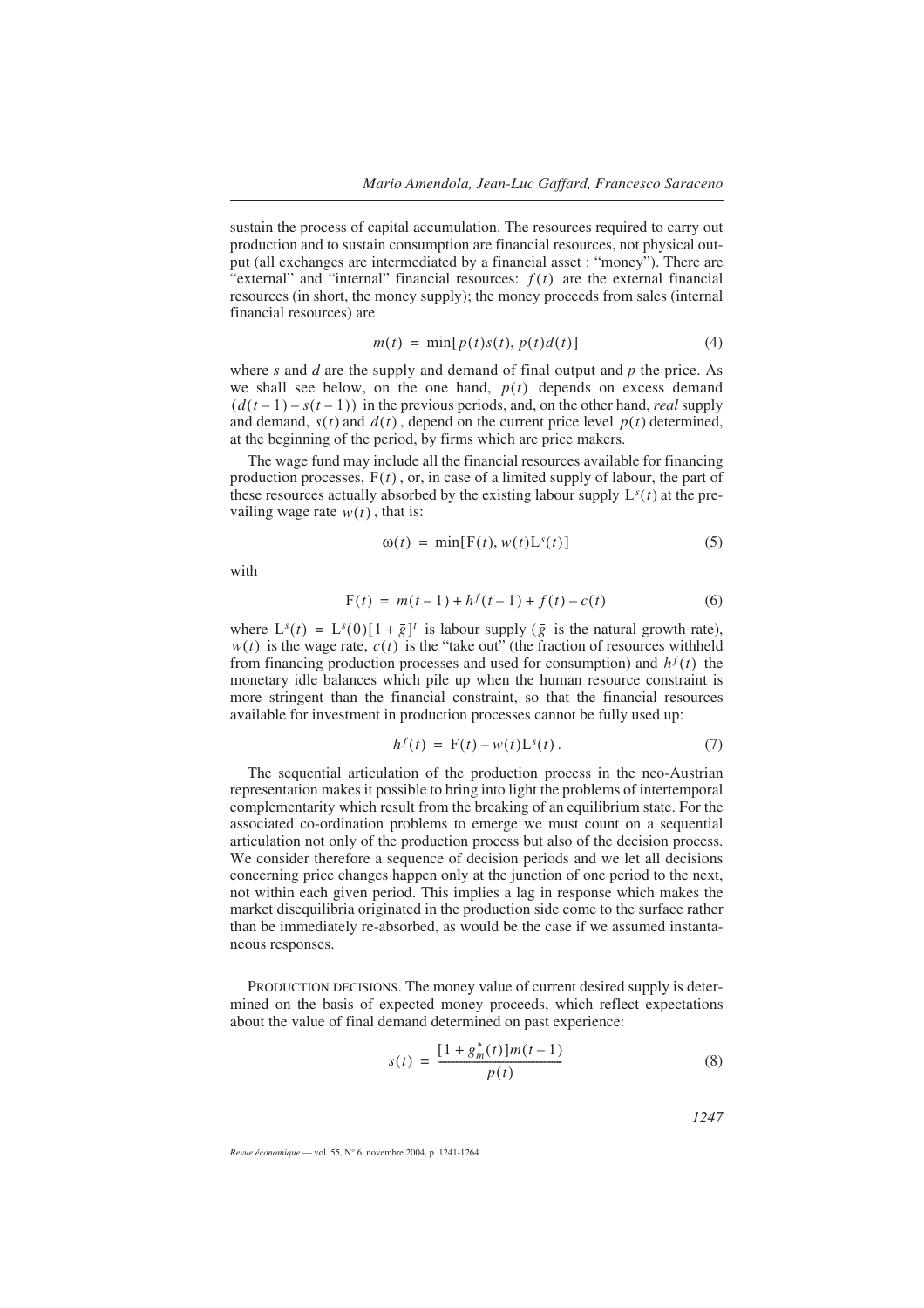where  $g_m^*(t) = (1 - \lambda) \sum \lambda^{i-1} g_m(t - i)$ . Current desired production  $q(t)$  is *i* = 1 τ  $= (1 - \lambda) \sum_{i=1}^{\infty} \lambda^{i-1} g_m(t - i)$ . Current desired production  $q(t)$ 

then the difference between the current supply  $s(t)$  and the stocks actually put back on the market  $o(t-1)$ :

$$
q(t) = s(t) - o(t-1)
$$
 (9)

where  $o(t-1) = p(t-1) \max[s(t-1) - d(t-1), 0]$ . Produced quantity is subject to a (inherited) productive capacity constraint:

$$
q(t) \leq \mathbf{b} \mathbf{x}(t-1)'
$$
 (10)

In case of excess capacity the vector of processes in utilization  $x^u(t)$  is scaled down by scrapping.

CONSUMPTION DECISIONS. Households are resumed to spend all their revenues (both wages and social revenues) unless they are rationed on the final good market. This corresponds to a behaviourist rather than optimizing view of the decision process. Accordingly, the money value of current households' final demand is determined by their financial constraint:

$$
y(t) = p(t)d(t) = \omega(t) + c(t) + h^{h}(t-1)
$$
\n(11)

where  $h^h(t-1) = p(t-1) \max[(d(t-1) - s(t-1)), 0]$  are the monetary idle balances of households which pile up when the value of final demand exceeds the value of current supply.

INVESTMENT DECISIONS. Desired investment is aimed at preventing the distortions in the structure of productive capacity that represent a threat to the viability of the process of change undertaken. This implies that the desired rate of starts of new production processes at each period *t* is

$$
x_1(t) = x_{n^c}(t)[1 + \bar{g}]^{n^c}
$$
 (12)

By investing in new processes at the steady state rate  $\bar{g}$ , firms prevent distortions in the age structure of productive capacity. The total of resources needed for investment is then obtained by adding the new investment to the amount needed to pursue construction that is already undergoing:

$$
\omega^{c}(t) = w(t) \left[ a_1 x_1(t) + \sum_{i=2}^{n^{c}} a_i x_i(t) \right] = w(t) \mathbf{a}^{c} \mathbf{x}^{c}(t)'
$$
(13)

However, the investment which can be actually carried out is constrained by the availability of productive resources: in general, the actual evolution of the economy will diverge from that desired. The investment actually realized will be determined as the minimum between the investment desired by firms and the whole of available financial resources not required to carry out current production

$$
i(t) = \min[\omega(t) - w^u(t), \omega^c(t)] \tag{14}
$$

where  $\omega^u(t) = w(t) a^u x^u(t)'$ .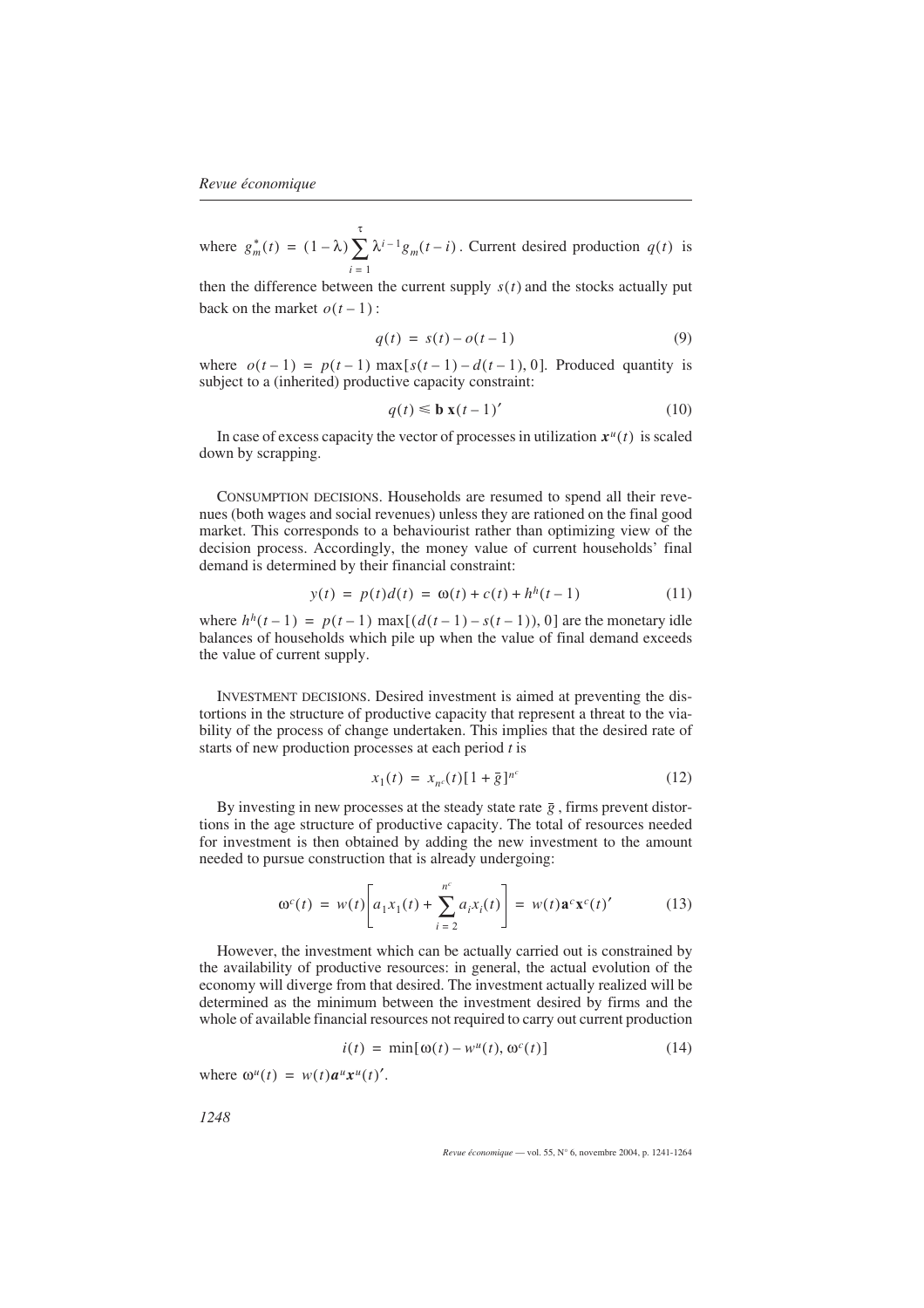In this perspective, the rate of interest does not play an essential role– and, accordingly, is not explicitly considered in the model. As a matter of fact, a punctual variation in the rate of interest does not appear as a sufficient reason for the firms to change their investment decisions and hence does not appear as an effective co-ordination instrument. This is so because each investment belongs to a bundle of complementary investments over time and it would not be rational for a firm to drop it only because the interest rate increases at a given moment of time (Hicks, 1989, p. 119). On the other hand, a permanent increase in real interest rates will result in a stronger liquidity constraint. Total employment will be given by:

$$
E = \mathbf{a}^c \mathbf{x}^c(t') + \mathbf{a}^u \mathbf{x}^u(t')
$$
 (15)

EQUILIBRIUM. Consider now an economy in the equilibrium state associated with a given technique. This state is supported by a productive capacity characterized by a given equilibrium structure:

$$
x_i(t) = x_{i-1}(t-1) = x_{i+1}(t)[1+\bar{g}] \tag{16}
$$

In equilibrium, there is a given relation between processes in the (different periods of the) phase of construction and processes in the (different periods of the) phase of utilization; that is, an age structure of productive capacity which is constant over time: only the scale of the processes increases.

This equilibrium productive structure has a horizontal dimension –expressed at time *t* by the vectors  $\mathbf{x}^c(t)$  and  $\mathbf{x}^u(t)$  associated with the age structure required to sustain a certain equilibrium state or path– which also implies a corresponding vertical dimension (the time pattern of production associated with this age structure of productive capacity). These must be consistent with each other: a given equilibrium growth rate –that is, a given increase in the number of production processes arriving to the phase of utilisation in each period– necessarily implies a given (equilibrium) relation among the ages of the different production processes at each given moment of time. Then, together with construction and utilization, also investment and consumption (associated with construction and utilisation) and supply and demand of final output are harmonized, at each given moment of time and over time.

A shock of whatever kind, and in particular a technological shock, results in a modification of the age structure of production processes (*i.e.* a modification of the time profile of the  $x's$ ). This is so because the shock both affects the rate of starts of new processes,  $x_1(t)$ , and involves some scrapping of existing processes, so that

$$
x_i(t) = x_{i-1}(t-1) - u_i(t)
$$
 for  $(i = 2), ..., n^c + n^u$  (17)

where  $u_i(t)$  are the processes scrapped (different scrapping rules can be assumed: we shall consider them in particular when commenting the different simulations carried out by making use of this model). This results in a distortion of productive capacity with respect to its previous equilibrium configuration, $<sup>1</sup>$  a</sup> distortion that, even in the absence of specific interventions, propagates over

<sup>1.</sup> That is, a change in the ratio of construction to utilization production processes with respect to the equilibrium ratio.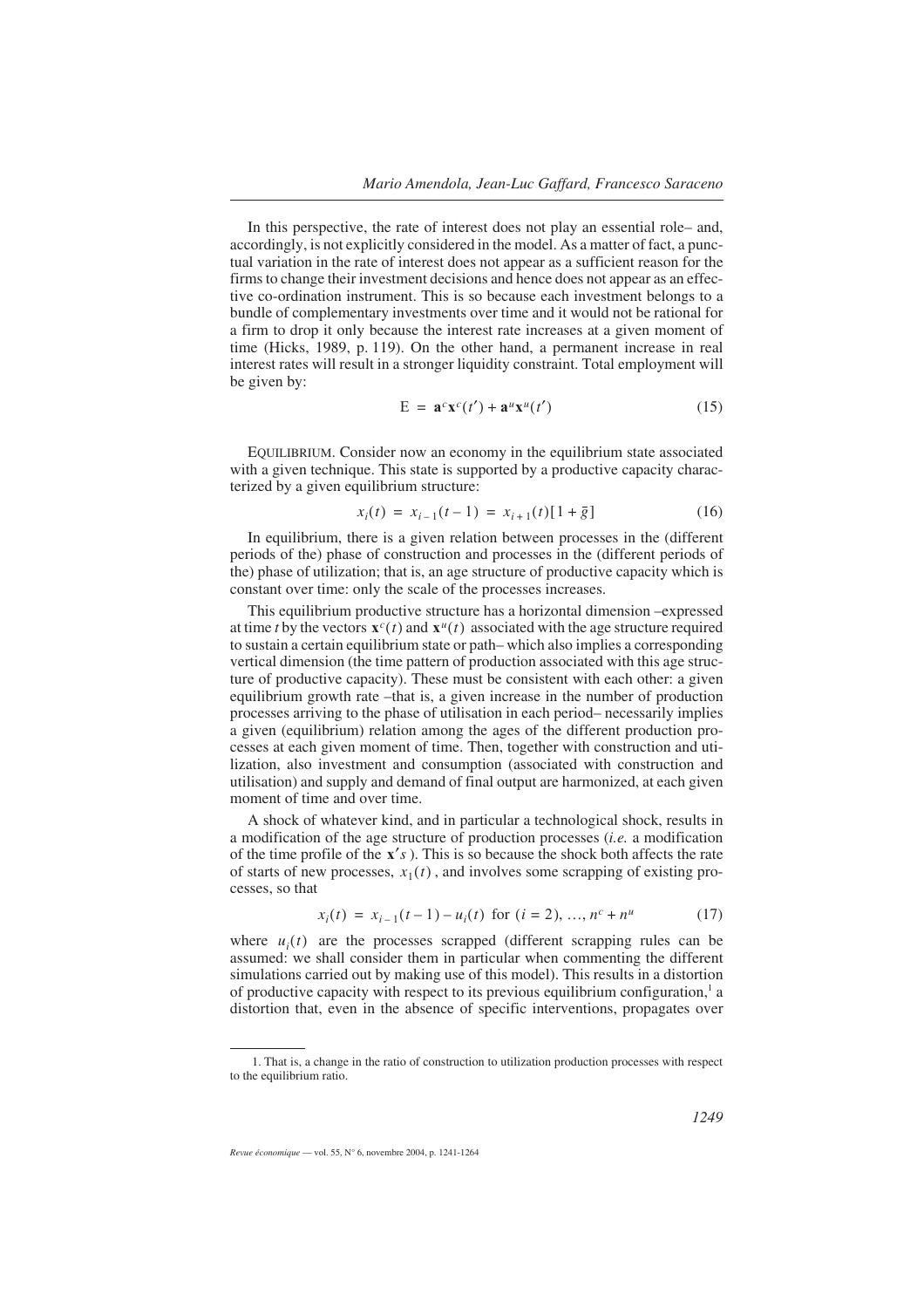time without needing any further shock. The co-ordination problems resulting from the original distortion imply that the age structure of productive capacity cannot be re-equilibrated. This is due to the existence of constraints on the rate of starts, and to the scrapping of production processes both in the construction and in the utilization phase.

The breaking of the intertemporal complementarity of the production process, that is a change in the age structure of productive capacity which does no longer sustain a steady state, is associated with the arising of problems of co-ordination over time of economic activity, that is, with the appearance of market disequilibria. As we have just seen, when construction and utilization are no longer consistent over time, the same is true for investment and consumption and for supply and demand. Thus co-ordination problems originate in the production side of the economy, namely, from distortions in its productive structure, and take the form of market disequilibria.

Reaction to these disequilibria, and the adjustments of productive capacity aimed at re-establishing the consistency over time of construction and utilization disturbed by the original shock, stimulate an out-of-equilibrium process that, through sequentially interacting disequilibria, propagates the initial distortion over time in a way that depends on how the adjustment takes place step-by-step. The sequential order of events –which means a sequential articulation not only of the production process but also of the decision process– has a crucial role in this context. In particular, we have no longer instantaneous price adjustments which allow markets to clear systematically. Markets are "fix-price", not in the sense that prices do not change, but in that it takes time to change.<sup>1</sup> This allows disequilibria to come to the surface and take the form of undesired stocks of final output or of financial assets.

PRICE AND WAGE ADJUSTMENT. The price of final output and the wage of labour adjust step by step to oncoming disequilibria in the respective markets. The price reacts to net excesses of demand observed in previous periods:

$$
g_p(t) = \kappa \Phi(t-1) \tag{18}
$$

where  $g_p(t)$  is the rate of change of the price, and  $\Phi(t-1)$  the rate of excess demand for final output. An alternative price adjustment rule that we shall use in the simulations below states that the price of final output can be adjusted in reaction to changes in the unit cost:

$$
g_p(t) = \gamma \Upsilon(t-1) \tag{19}
$$

where  $\Upsilon(t-1)$  is the rate of change of the unit cost.

The labour market works in much the same way. Wages are changing from one period to the next either in relation to labour market disequilibria (whose

<sup>1. &</sup>quot;While classical, new or old, viewed markets as generating real prices and wages, Keynes stressed that we live in a monetary economy, in which the wages and prices determined in markets, both in equilibrium and during disequilibrium adjustments, are wages and prices expressed in the monetary unit of account. Because these adjustments take real time, real wages and prices will deviate from their equilibrium values for finite periods of time, perhaps even for extended periods of time." (Tobin, 1995, p. 34).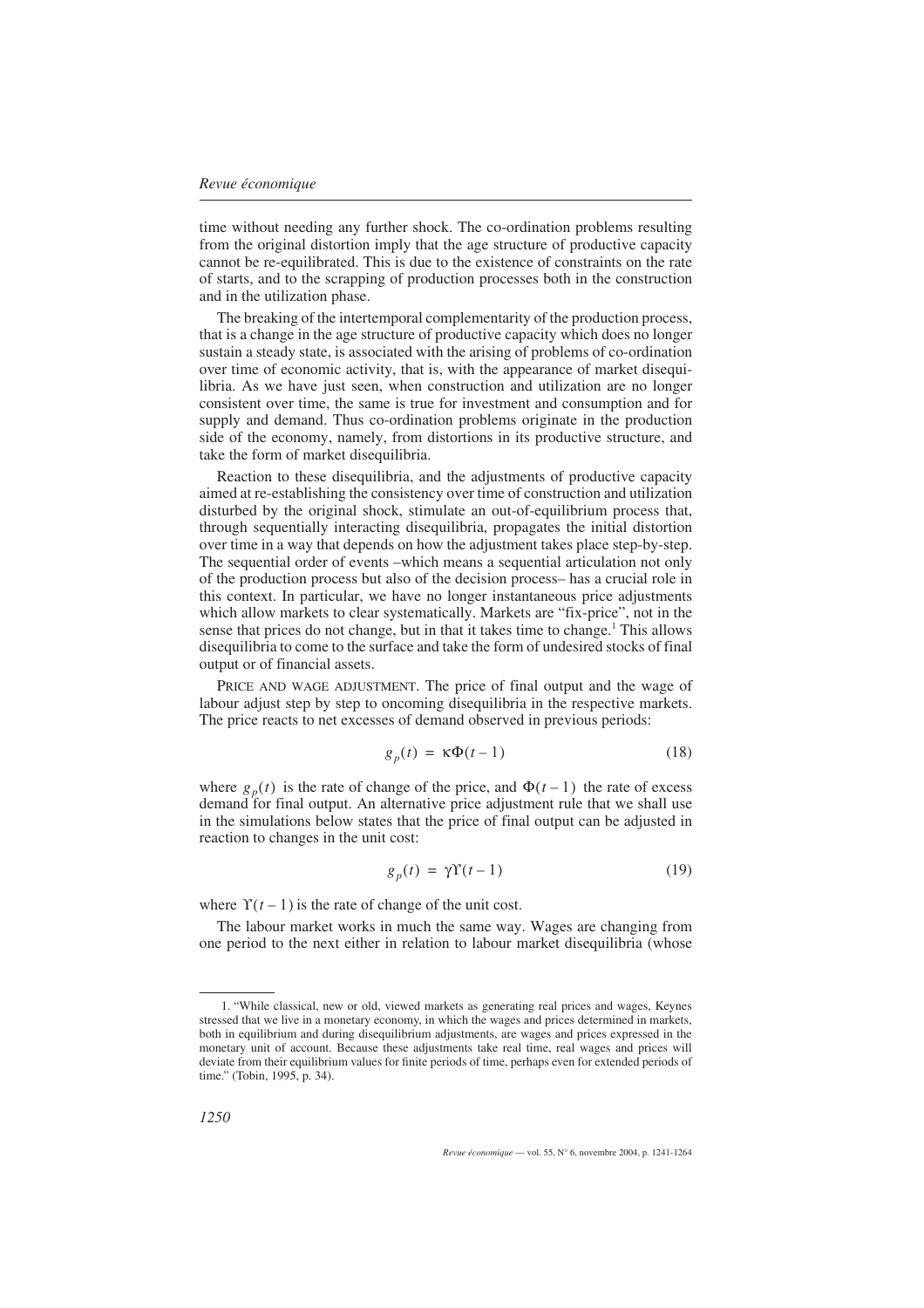effects are more or less mediated, according to the value of the parameter  $v$ ) or as a result of some indexation rule:

$$
g_w(t) = v\Psi(t-1) \tag{20}
$$

where  $g_w(t)$  is the rate of wage change and  $\Psi(t-1)$  the rate of excess demand for labour. The demand for labour, on the other hand, reflects not only past disequilibria on the labour market but also production decisions.

As a matter of fact, instead of having a simultaneous market determination of prices and quantities, prices (and wages) are determined in reaction to market disequilibria of the previous period, while output, and hence labour demand, are determined by reference to expectations that also reflect what happened during the previous periods. In other words, all the variables are determined within an analytical framework which exhibits both general and sequential interdependence. In this context "perfect flexibility", meaning by this that prices are at every instant at the values that equate supply and demand at the same instant, does not exist. Price flexibility is conceived as strong price variability within the context of markets which do not clear rather than prices that are at every instant at the values that equate supply and demand. In a sequential context there is always a certain degree of price rigidity.

The evolution path of the economy out of equilibrium is actually determined by the behaviour of control variables, namely, the supply of money and the take out.

External money demand is matched with money supply  $f<sup>s</sup>$ , exogenously determined by the monetary authority. We did not directly model the interest rate because, as we said, we have made investment decisions depend on expected demand, and on the availability of funds (a similar viewpoint can be found in Stiglitz, and Greenwald, 2003). As a consequence, we are not concerned, in this paper, with the transmission mechanism of monetary policy through the interest rate. Coherently with these premises, we model monetary policy as a money supply function:

$$
f^{s}(t) = f^{s}(t-1)\{(1-\zeta)(1+\bar{g}^{*}) + \zeta[1+\xi g_{f^{d}}(t) - (1-\xi)g_{p}(t-1)]\}
$$
 (21)

where  $\bar{g}^*$  is the steady state growth rate of the economy,  $g_{f^d}$  is the growth rate of money demand which may be higher than  $\bar{g}^*$  (when restructuring requires additional investing and financial means), and  $g_p$  is the expected growth rate of the price level. With  $\zeta = 0$  a sort of Friedman (money growth target) rule is applied; With  $\zeta = 1$  instead, monetary policy reacts to output and the inflation rate. In the latter case  $\xi$  and  $(1 - \xi)$  are the weights of growth and inflation objectives respectively<sup>1</sup>. This simple formulation, "helicopter" money, is enough in our framework to show the effects of monetary policy on liquidity constraints and on investment decisions.

<sup>1.</sup> This second case resembles to a sort of "Taylor rule". The underlying idea of adapting monetary policy to growth and inflation is in fact the same. But in our formulation as we explained, monetary policy acts through net credit supply and not through the rate of interest. Furthermore, it does not target the deviations from steady state values, but rather the growth rates of prices and income. This choice is consistent with our view that what matters is the out-of-equilibrium path of the economy, in which reference to a steady state would lose much of its sense.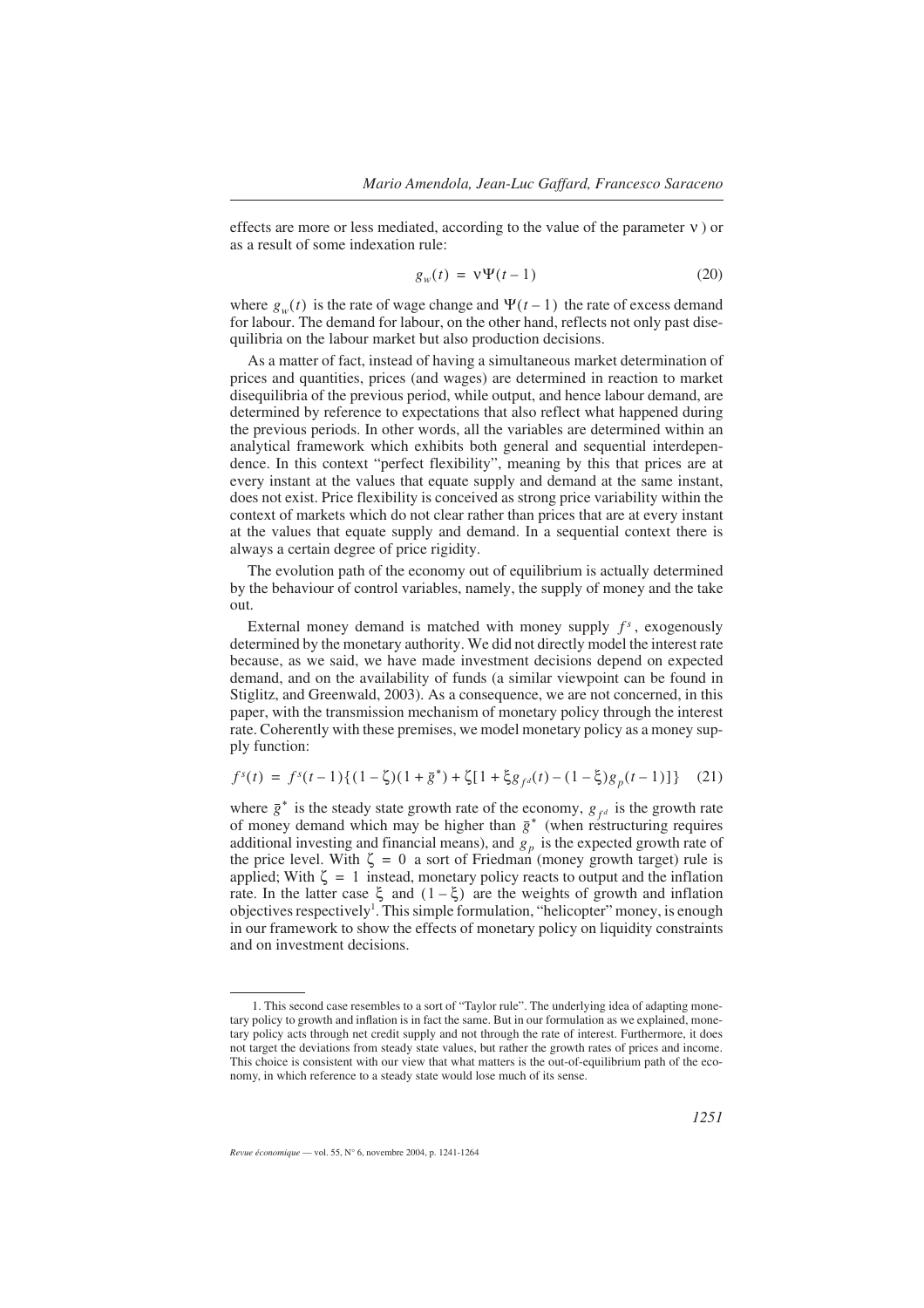The take out is determined on the basis of the current growth rate

$$
c(t) = c(t-1)[1 + g_m(t-1)] \tag{22}
$$

that is in such a way to maintain a constant ratio of public spending to the global revenue.

These mechanisms contribute to determine to what extent resources will be devoted to the utilization of the existing productive capacity and to the construction of a new one, respectively: thus also determining the age structure of productive capacity and its evolution over time.

In this context real wages, productivity and employment become all endogenous variables. What happens to productivity and employment is the result of feed-back mechanisms which depend on how the economy actually evolves and that can therefore change along the way. Thus the impact of changes in technology on productivity and employment cannot be reduced to technological or institutional factors only, but reflects rather the complexity of the interaction between decisions (as to current production, investment, prices, wages,...) and existing constraints in a sequential process.

#### SIMULATION OF ALTERNATIVE MONETARY POLICIES

In the simulations carried out we consider an economy in a steady-state with full employment to begin with, hit by a shock represented by the introduction of a superior technology characterized by an increase in construction costs more than compensated by the reduction of costs in the following phase of utilization of the new productive capacity, that is, by a strong forward biased technical progress.<sup>1</sup>

Our benchmark will be the case in which problems of co-ordination do not arise, notwithstanding the distortion of productive capacity resulting from the shock just mentioned (Amendola and Gaffard, 2003). This case requires in fact extreme assumptions. Firms are supposed to have a perfect knowledge of the model and, hence, they try to maintain the coherence of production processes over time so as to prevent distortions of productive capacity. This means, as regards investment decisions, to tune the dynamics of the rate of starts of production processes to the equilibrium growth rate of the economy, and, as regards current production decisions, never to scrap production processes in the utilization phase for a lack of demand, as if firms expected in each period a final demand such as to absorb all output from inherited productive capacity.<sup>2</sup> Moreover they do not bear any financial constraints: we assume that money supply is endogenously determined on the basis of the financial needs of firms, which means that monetary authorities have themselves perfect knowledge of these

<sup>1.</sup> The Fortran code used for the simulations is available from the authors upon request.

<sup>2.</sup> In other words, in this benchmark case firms do not react to current market disequilibria, which are considered as purely random phenomena, and do not revise their production plans in response to these disequilibria; current production is not given by equation 8, but by  $s(t) = \mathbf{b} \mathbf{x}(t)' + o(t-1)$ .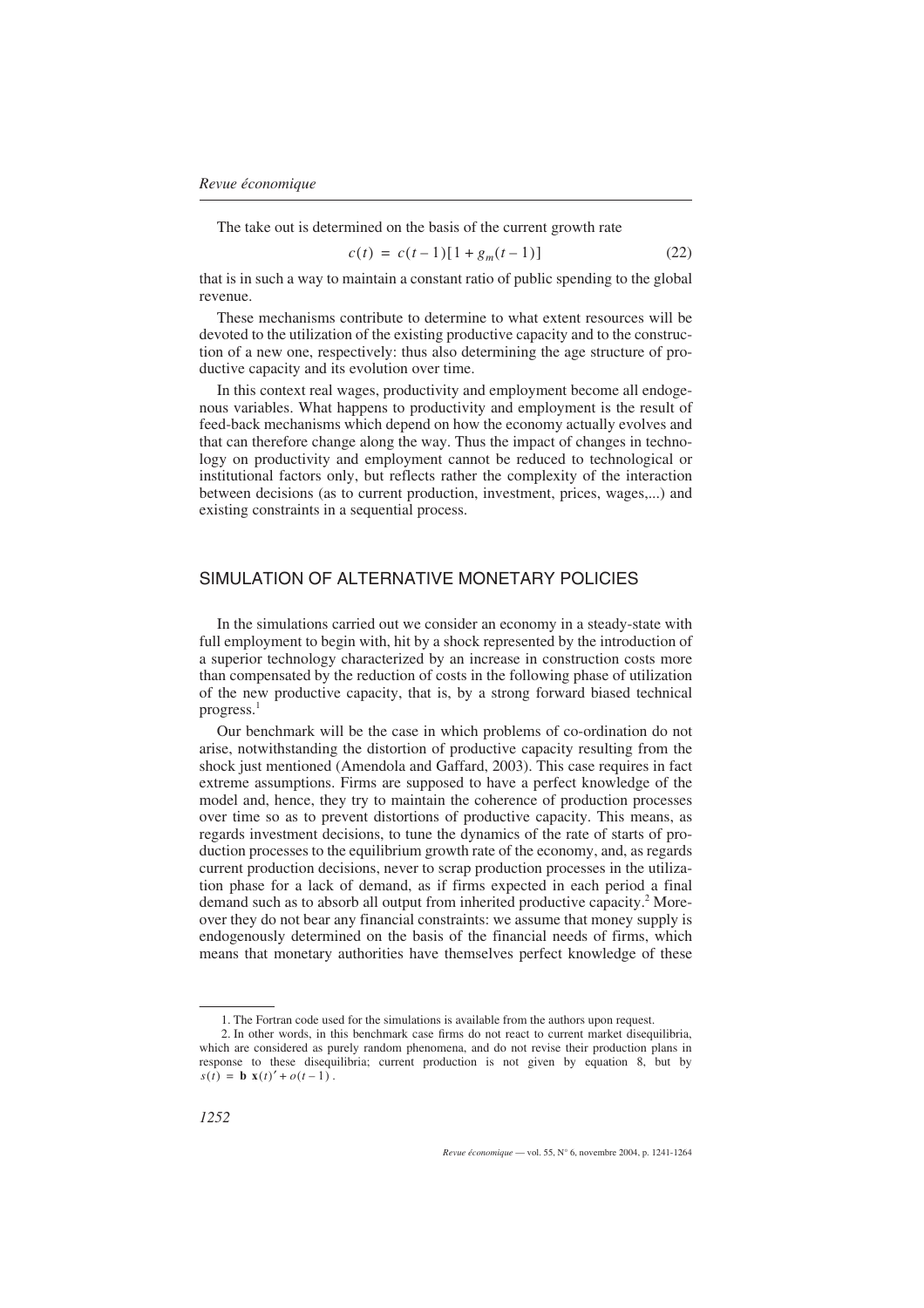needs and determine the amount of credit so as to satisfy them. The economy cannot jump to the new steady state, because the new technology has to be embedded into productive capacity, and this takes some time. An initial fluctuation brings about a temporary increase of unemployment as well as a temporary fall in productivity. However, in this benchmark case, the fluctuation very soon dampens down and the economy converges to a new steady-state corresponding to the superior technology, with a higher level of productivity –which allows lower prices and higher real wages– and full employment (figure 1). The full intertemporal co-ordination of the decision process, maintained notwithstanding the shock, owing to the assumed firms' behaviour, assures the re-absorption of the initial negative effects on employment<sup>1</sup> and productivity. These initial effects, on the other hand, depend on a distortion of productive capacity due to the appearance of a temporary human constraint even in the absence of a financial constraint. Thus the decision of firms to maintain a productive capacity in equilibrium over time notwithstanding the increase in construction labour costs of the new technique, which implies an increase in investment, cannot be implemented because of an insufficient labour supply. In any case it is worth mentioning that the temporary negative effects on employment and productivity do not depend on the specific features of the new technology but on a temporary breaking of the complementarity of productive resources. In particular, there is a fall in the rate of starts of production processes due to the fact that the existing labour supply cannot immediately match the increasing labour requirements of the new technology.2 Finally, increasing price and wage flexibility, in this benchmark case has positive effects, allowing a faster reabsorption of the shock.<sup>3</sup> This benchmark thus has the same qualitative features of a dynamic general equilibrium model, while it does not respect the so called first principles, that is, it does not refer to intertemporal optimizing behaviour.

We can now depart from this somehow extreme case. We put the co-ordination problems at the center of the stage by dropping in turn the assumptions that were aimed at preventing them. In the first place, assume that current production decisions are based on adaptive expectations on changes in final demand (that is, they take into account current disequilibria, as shown by equation 8). On the other hand, although we maintain the hypothesis of an investment behaviour aimed at preventing distortions of productive capacity, and therefore abstract from the consideration of current disequilibria, the fact that these disequilibria actually arise as the result of the appearance of co-ordination problems may set a constraint on investment itself, through the availability of financial and/or human resources.

Co-ordination concerns in the first place productive resources, that is, financial resources and human resources, which must be kept in a certain complementarity relation. This means to take into account the source and allocation of these resources. In particular, as regards the source of financial resources, it means to deal with monetary policy, represented in our model by the supply of money, and

<sup>1.</sup> Due to a sort of "machinery effect" of the Ricardian type, according to which the introduction of machinery –to which an increase in construction costs may be assimilated– has an adverse effect on employment in the short run.

<sup>2.</sup> As a matter of fact a more elastic labour supply, or a different allocation of time between leisure and work in favour of the latter, would have prevented these effects from appearing.

<sup>3.</sup> The simulations, not shown, are available upon request.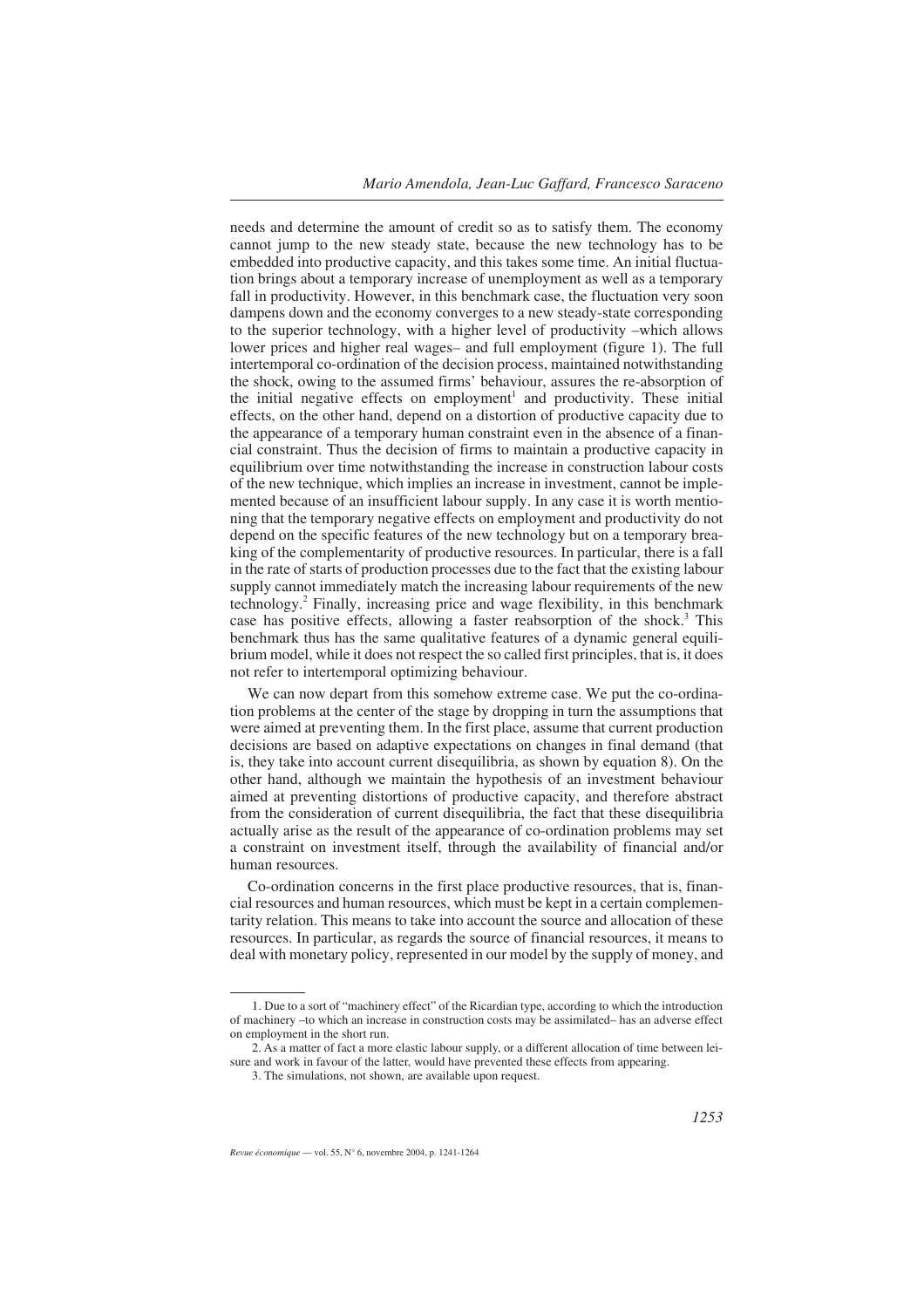

Figure 1. *The Benchmark economy*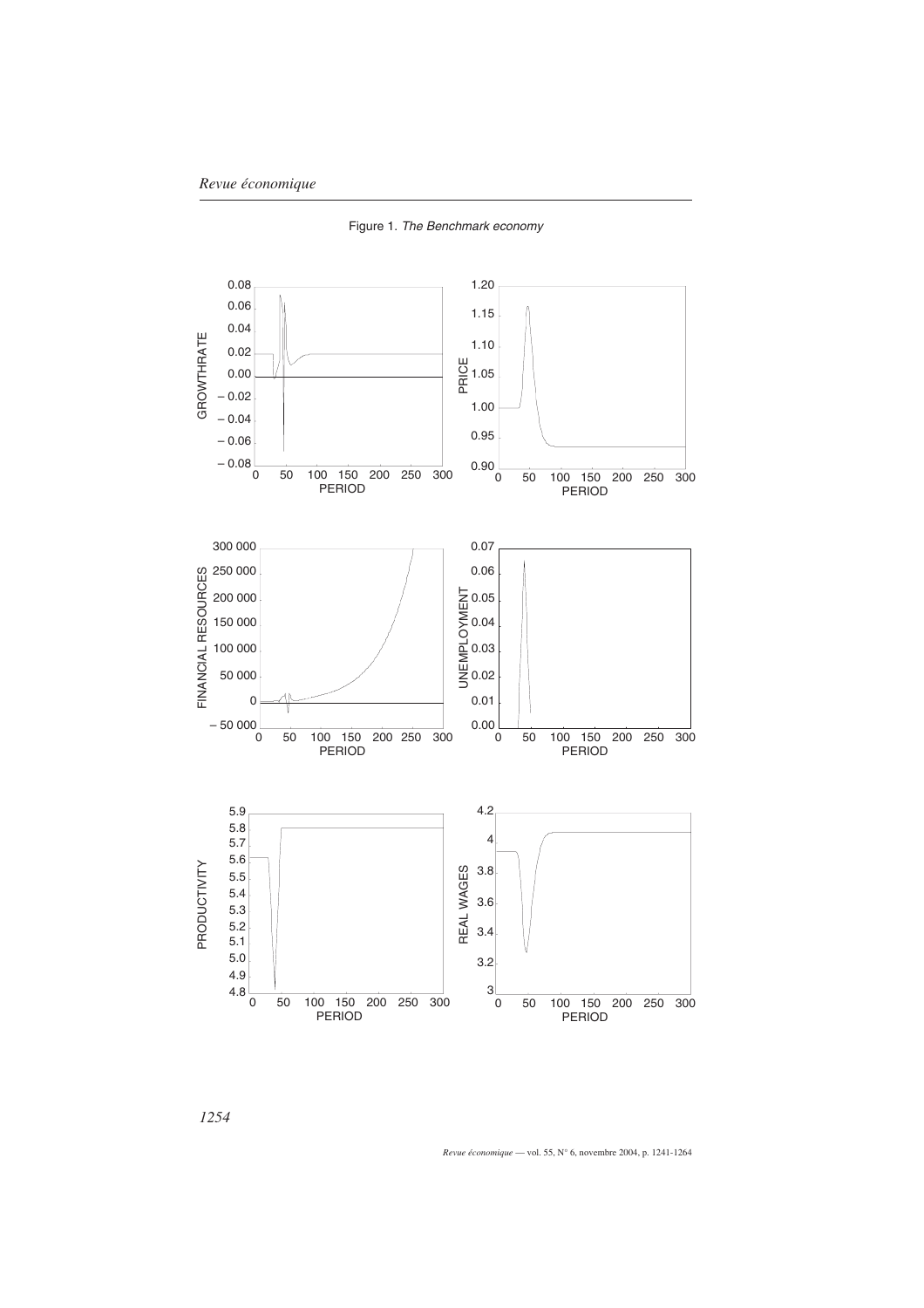

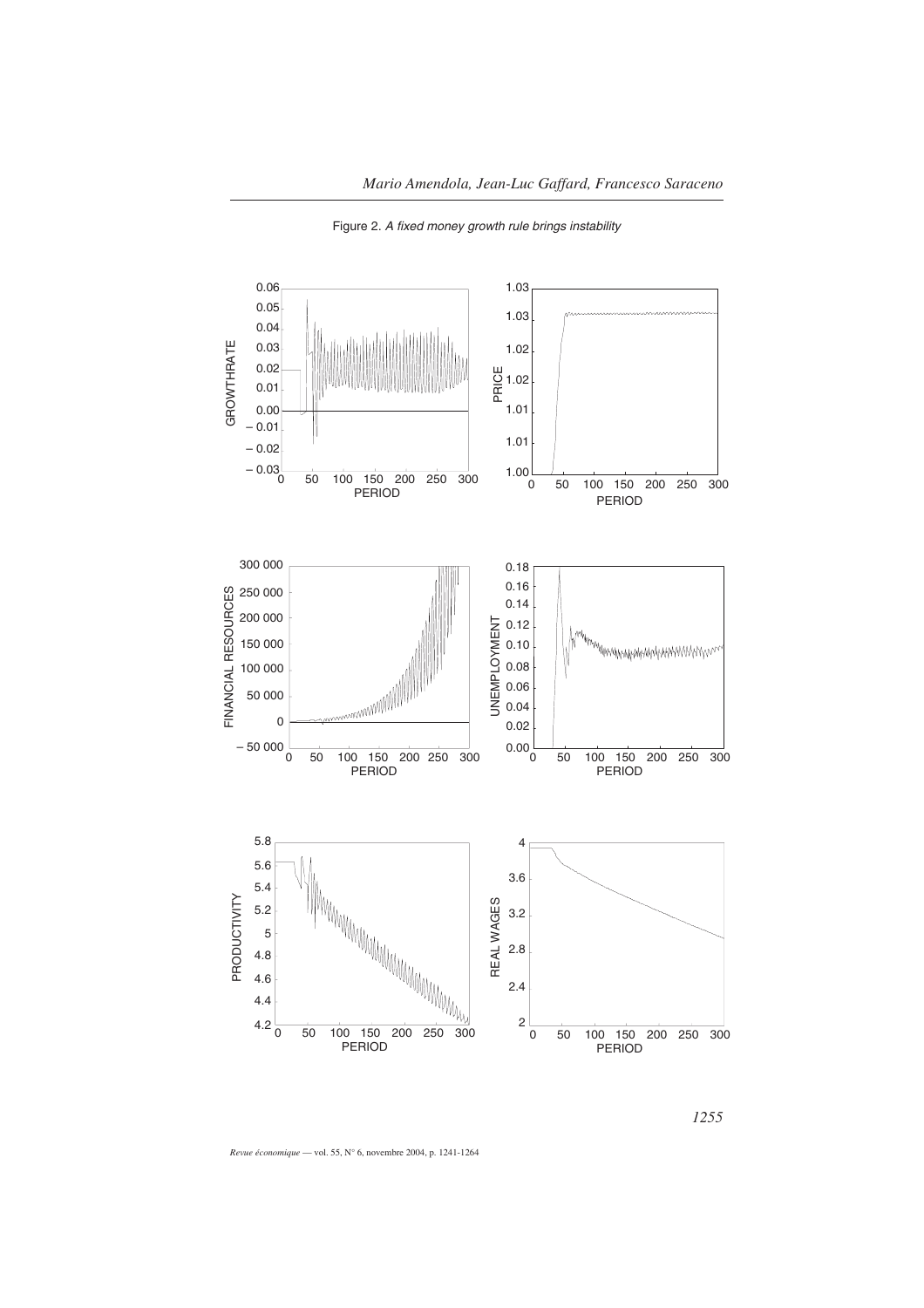with social consumption, represented by changes in the "take-out". On the other hand, co-ordination also concerns the adjustment mechanisms, represented by price and wage changes, which determine the allocation of productive resources: namely, to what extent these resources are devoted either to the construction or to the utilization of productive capacity. Consider now a monetary policy that consists in letting the growth rate of the supply of money not to be affected by current shocks and be determined by the original steady-state growth rate of the economy (*i.e.* by a sort of Friedman rule, which implies  $\zeta = 0$  in equation 21). With a growth rate of the "take out" which follows the current growth rate of the economy and a given degree of price and wage stickiness  $\kappa = v = 0.01$ , coordination problems, resulting in distortions of productive capacity, bring about permanent unemployment, and decreasing levels of productivity and real wages (figure 2). Although both nominal and real wages keep decrasing, unemployment is not re-absorbed and stabilizes to a positive value. Higher price and wage reaction coefficients do not help reabsorbing disequilibria. On the contrary they result in increasing unemployment that signals a global instability.

This phenomenon is a robust feature of our model, and is not limited to the particular parameter configuration corresponding to figure 2. To show it, we performed a Monte Carlo investigation on the price and wage reaction coefficients, *i.e.* of the  $(\kappa, \nu)$  space. We made 900 random draws of  $\kappa, \nu \in [0, 0.5]$ , and recorded the difference between final and initial real wages and unemployment, with the corresponding frequencies. In most of the cases, unemployment increased as real wages decreased (figure 3). Let us now consider the effects of a tight monetary policy, that is, a policy aimed at maintaining stable prices  $(\zeta = 1, \xi = 0)$  in equation 21). With a given price and wage stickiness  $(\kappa = v = 0.01)$  we have a reduction of the growth rate of output, a strong scrapping of production processes (reflecting strong fluctuations in final demand) and an asymptotic increase in unemployment notwithstanding the fall in real wages (figure 4). We also performed the same robustness check as before, by means of the Monte Carlo experiment. Figure 5 shows the results of 900 simulations corresponding to different values of the prices and wages reaction coefficients randomly chosen in the interval  $\kappa$ ,  $v \in [0, 0.5]$ . In most cases, unemployment is persistent, and real wages decrease. Due to co-ordination failures, the producti-



Figure 3. *Monte Carlo simulations with a fixed money growth rule*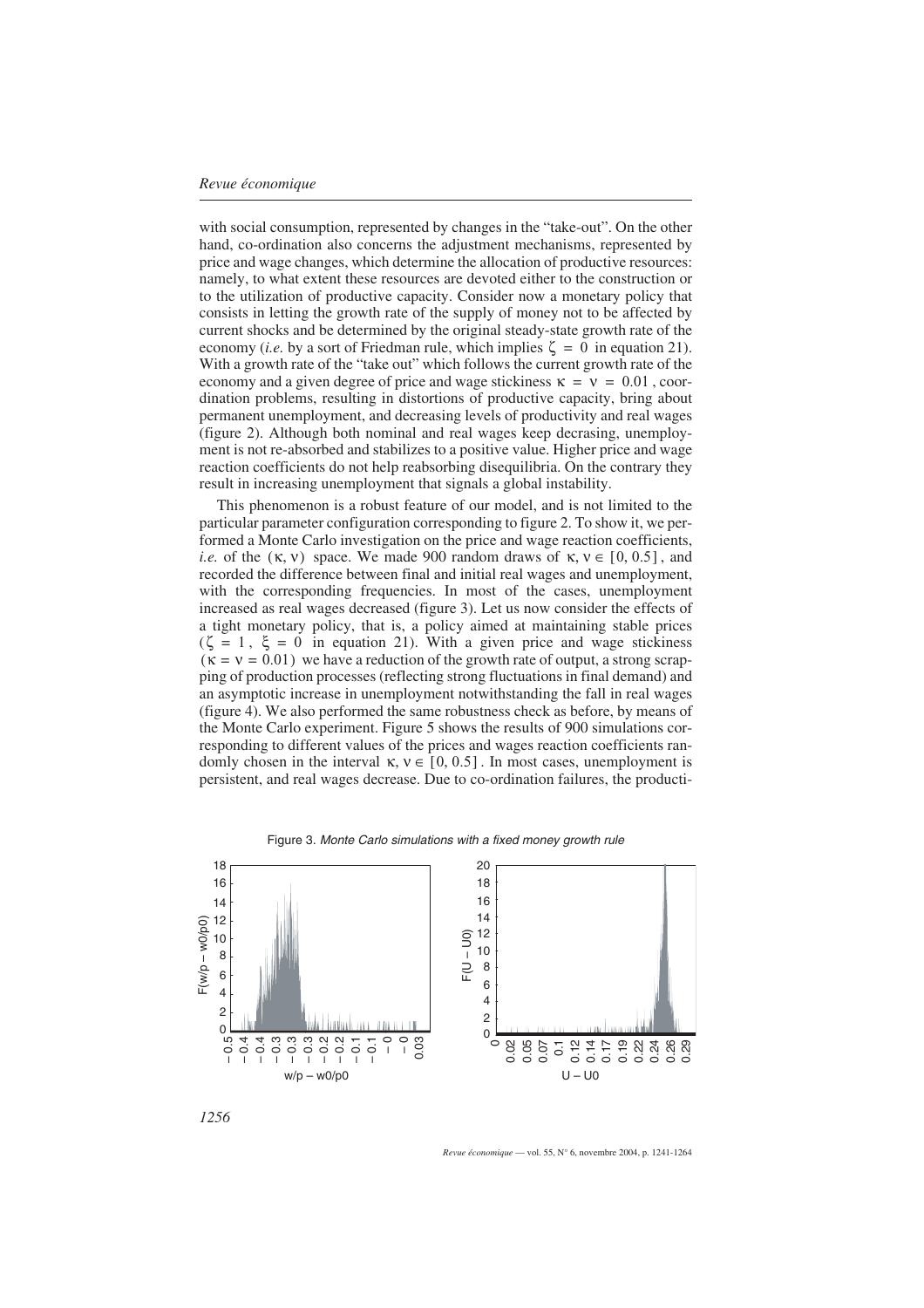

Figure 4. *Inflation targeting results in a continuous fall of productivity*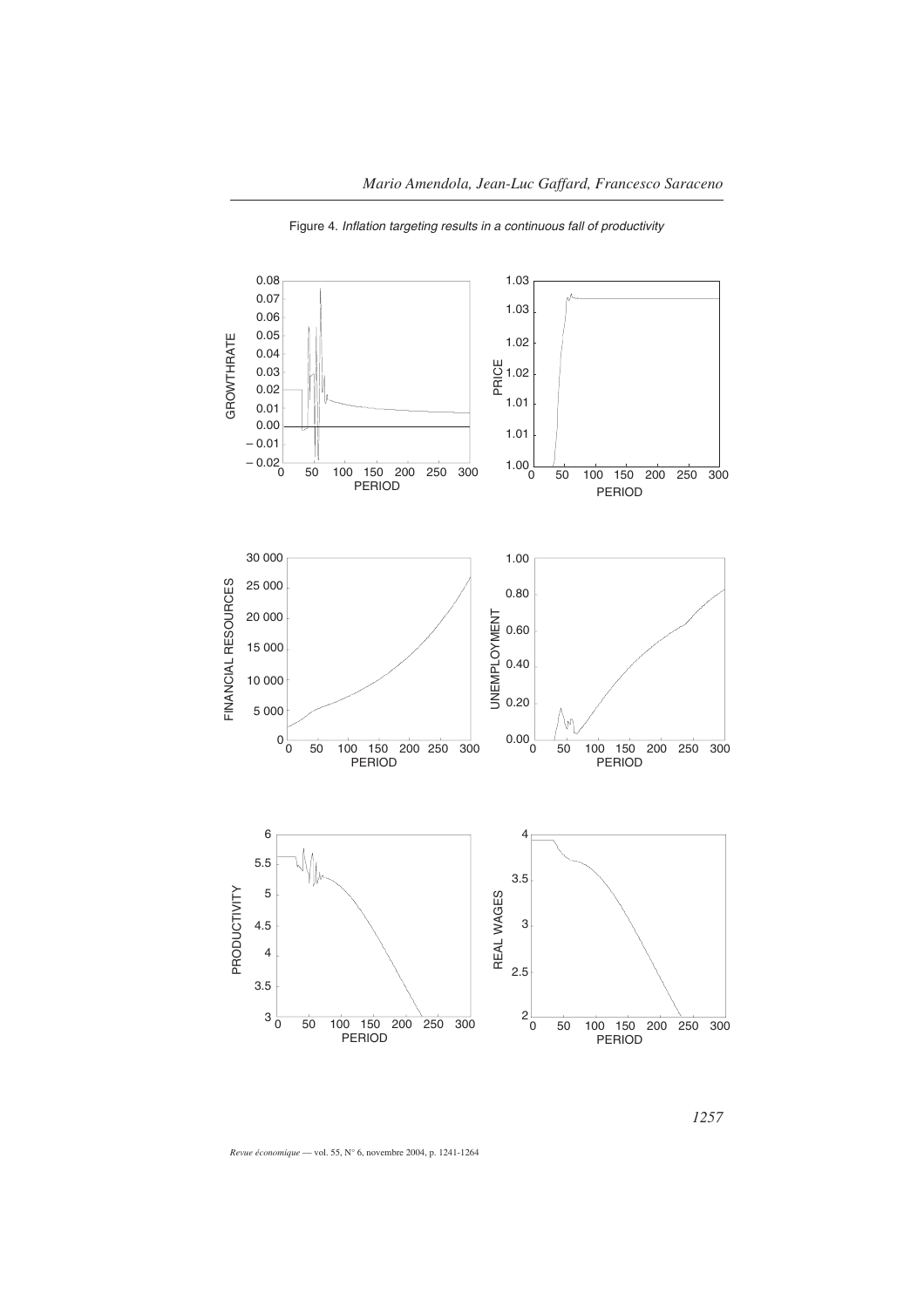

Figure 5. *The instability of inflation targeting is confirmed by the Monte Carlo experiment*

vity level of the economy decreases together with real wages, despite the fact that the new technique is more efficient than the old one.

An expansive monetary policy aimed at sustaining a transitory increase in the growth rate makes it possible to re-absorb unemployment, and to increase productivity and real wages, although at the cost of a limited inflation ( $(\zeta = 1)$ ,  $(\xi = 1)$  in equation 21) As figure 6 shows it does, in other words, exactly what monetary policy should do: "to make sure that any productivity gains that occur spontaneously or as a result of supply-side policies are realized in jobs and output and do not go to waste in recessions and unemployment" (Tobin, 1996). The reason is that, thanks to the accommodating monetary (or banking) policy, there are not too strong distortions in the structure of productive capacity. The Monte Carlo method (figure 7) shows that once again this result is robust, as in most of the cases, unemployment is reabsorbed, and real wages increase. Due to a better co-ordination, the productivity level of the economy increases together with real wages in relation with the introduction of a superior technique. Price and wage flexibility does not matter. This is simply because financial constraints are removed, and hence coherent investment decisions can be carried out, which prevent too strong market disequilibria from appearing over time. Notice however, that in figure 6 the accommodating monetary policy yields increasing inflation and fluctuations in external financing. To avoid that, the supply of money should be brought back to its original growth rate after that the effects of the shock have been re-absorbed. Thus, after accommodating the transition, monetary authorities should go back to a steady state growth rate for external money ( $\zeta = 0$ ). In other words, monetary policy must be modelled following the evolution of the economy. Our simulations hence somehow yield a reappraisal of discretionary policy, tuned on the needs of the economy.

Finally, there is an alternative to an accommodating monetary policy that it is worth mentioning. When the price of final output is adjusted in reaction to changes in the unit cost and if the reaction coefficient is slightly superior to 1 (here 1.02), then, whatever the monetary policy carried out, the full employment equilibrium will be re-established, which is characterized by higher labour productivity and higher real wages. As a matter of fact, for a while, the increased mark-up results in additional liquidity and allows the desired investment to be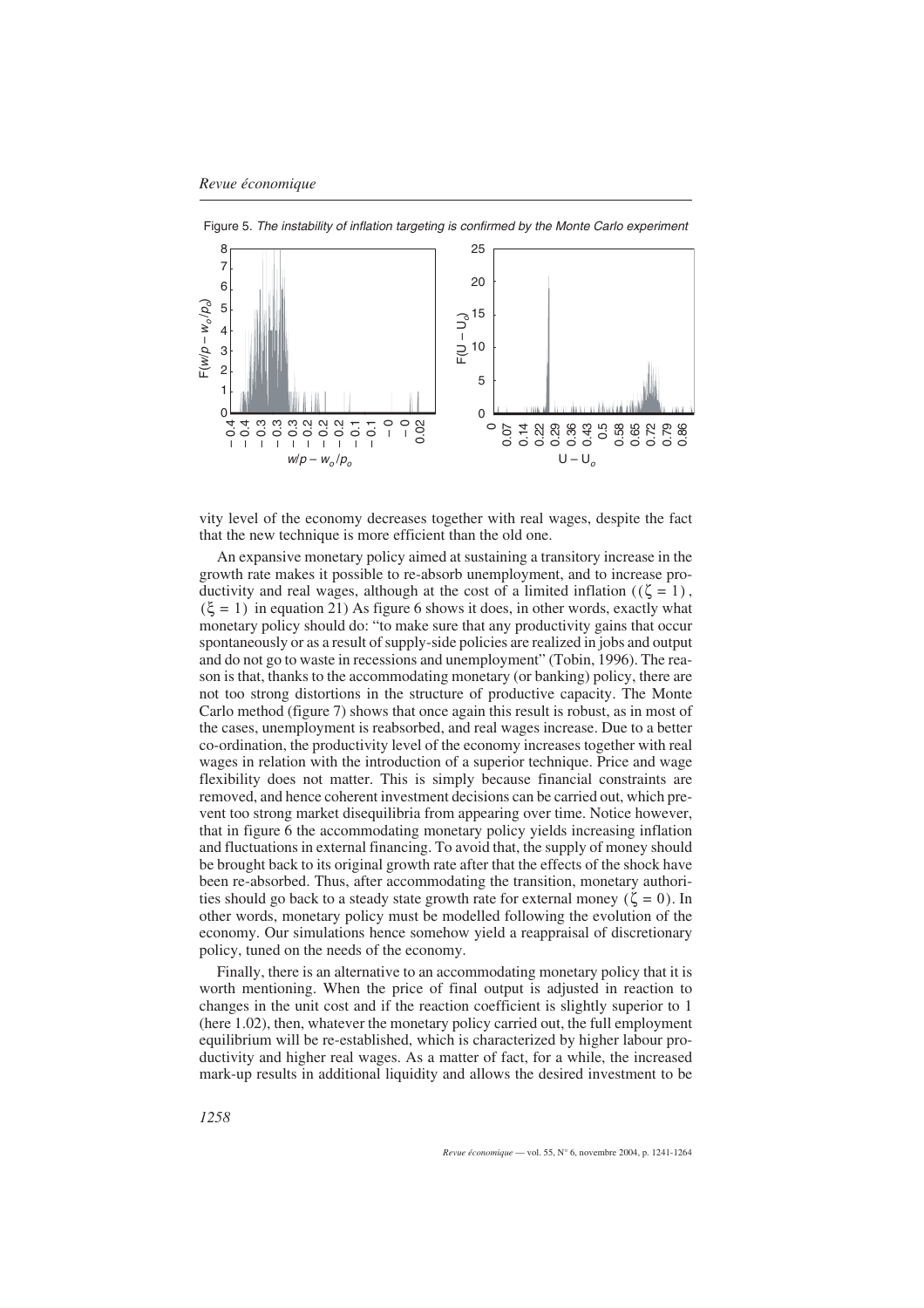

Figure 6. *A temporary increase in money supply provides liquidity and helps the reabsorption of the shock*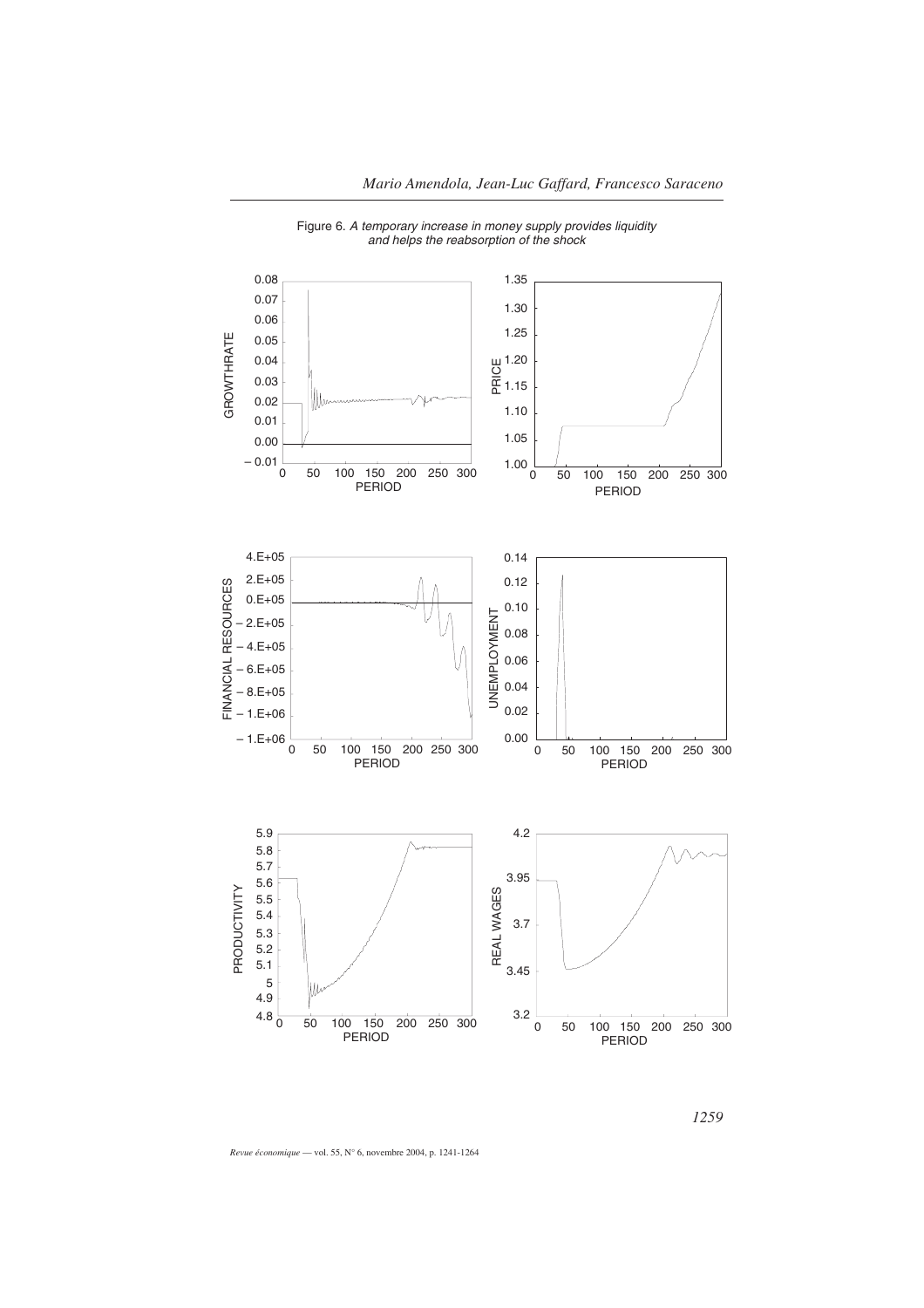



carried out (figure 8). In other words, monetary policy can be neutral or tight, but only in presence of monopoly power that allows firms to use extraprofits to finance investment. However, the new equilibrium will be reached for a value of the price reaction coefficient that falls down in a very narrow range. Any markup value outside this range will result in a cumulative process that hampers the viability of the economy, unless monetary policy is accommodating.

To sum up, similarly to NK models, an active monetary policy appears as an alternative to a full adjustment of prices to changes in the unit cost. But in our perspective the required policy in face of positive technological shocks is not tight but, at the opposite, an accommodating monetary policy. We saw that as a consequence the central bank faces a short run trade off between inflation and growth. This is due to the fact that investment plays a crucial role in the cyclical growth process in this model while the NK model focuses on the role of consumption behaviour within a dynamic general equilibrium framework.

#### CONCLUSION

Qualitative change, and paramount the creation of resources, is associated with structural modifications which imply a distortion of productive capacity such as to hamper the viability of the process of change undertaken. Dissociation of inputs from output and costs from proceeds is the real threat to viability, as it means the appearance of sunk costs which, by definition, cannot be dealt with by the proceeds of current productive activity or by means of the renewal of old credit contracts. "Additional" liquidity is then required to build the bridge through time at the heart of the production process destroyed by the distortion of productive capacity: and this can only be the outcome of an external intervention. The aim of this intervention is to re-establish consistency over time of construction and utilization, investment and consumption, supply and demand. It must therefore itself be articulated over time so as to properly interact with the modi-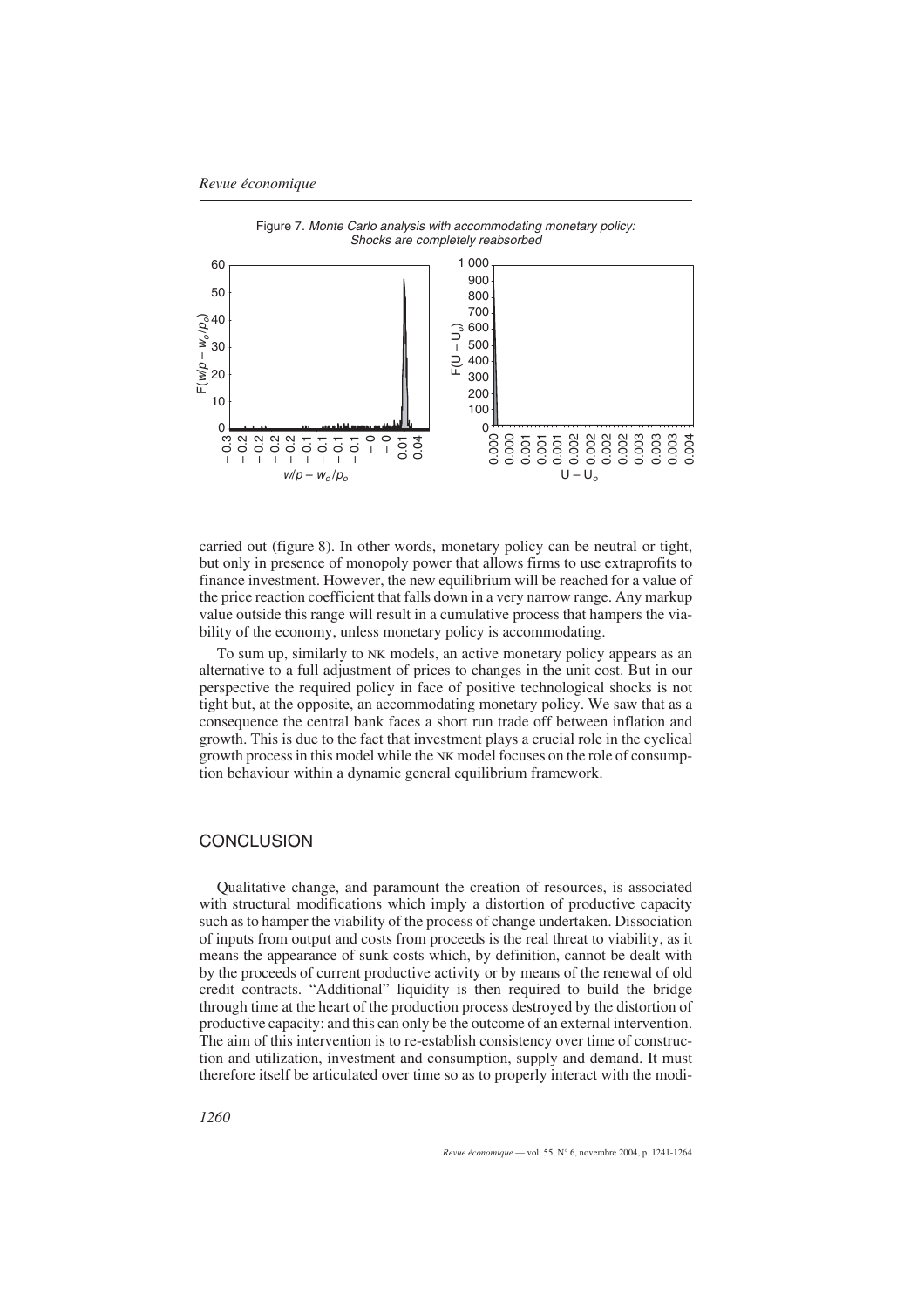

Figure 8. *Mark up pricing and tight monetary policy: Monopoly power gives the firms the liquidity necessary for transition*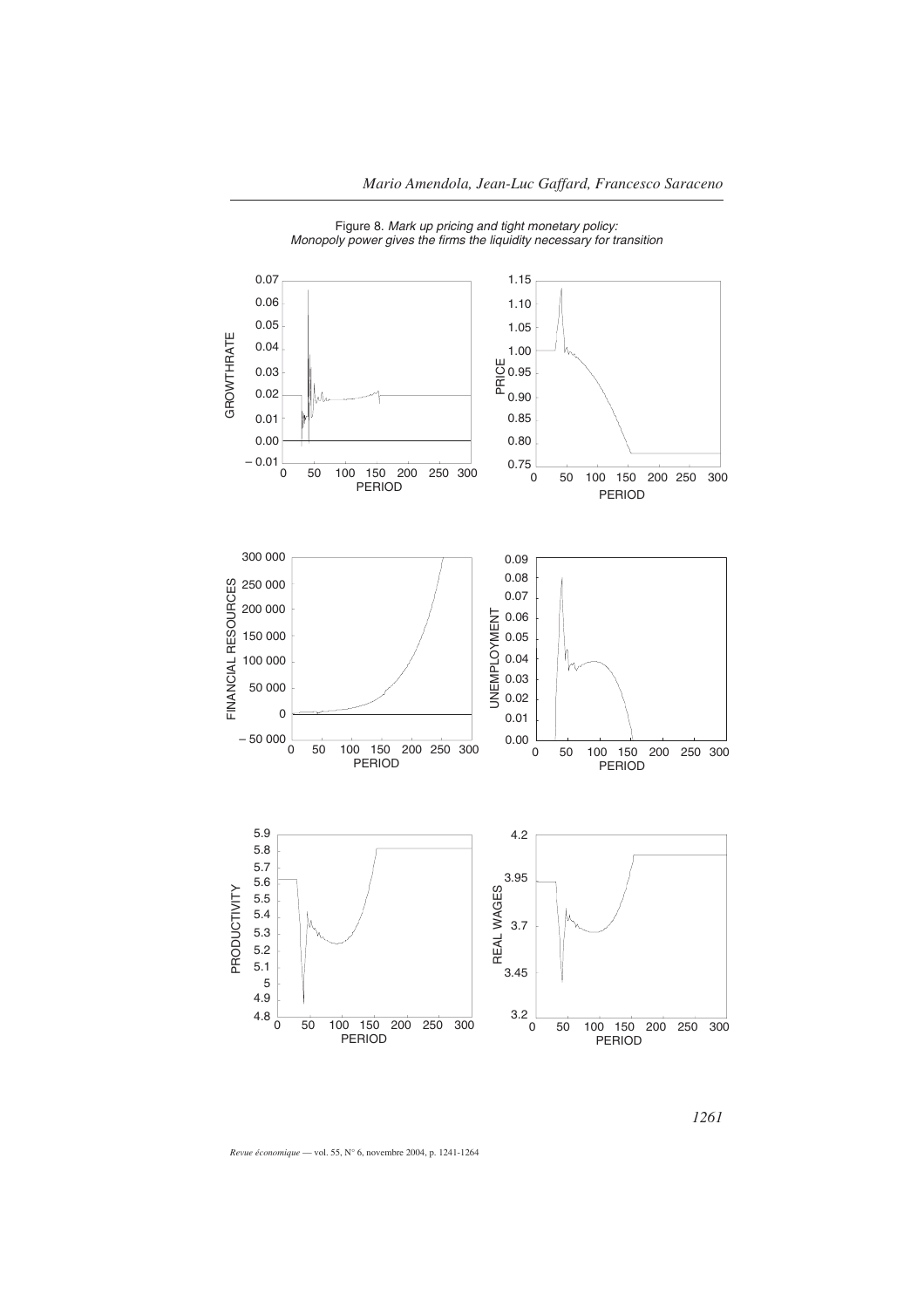fication in the structure of productive capacity which is taking place sequentially; which means, in particular, being harmonized with the time profile of internally generated financial resources during this process. Although the natural rate of interest should increase in reference to the new and superior technology, during the transition the lack of financial resources makes it necessary to conduct a loose monetary policy. It will be carried out through a reduction in the monetary interest rate, which will respond to the temporary reduction in the productivity growth rate of the economy. This monetary policy allows minimizing both the output gap and the inflation rate over a given period of time, because it allows minimizing the distortions in the structure of productive capacity.

A policy dilemma exists, which is typical of economies that follow out-ofequilibrium paths. Innovation requires "to transmute the capital that was embodied in the late stages of old production processes into capital embodied in the early stages of new processes, that is a disruption of other activities which is 'bound to be a strain'" (Hicks, 1990, p. 535). Then inflationary pressures (and/ or deficits in the trade balance in open economies) necessarily appear "because the goods in which the wages (...) will be spent (...) cannot be provided out of the product of the labour which is newly employed, for that is not yet ready" (*ibid*.).

Central banks can try to bring inflation back to the target level as soon as possible, with the consequence of exacerbating the initial negative impact of the shock on output and employment. They can, alternatively, decide an accommodating monetary policy bringing inflation back to the target more slowly with the consequence of simultaneously reducing inflation and unemployment. The latter policy consists in accepting transitory inflation in the perspective of reducing unemployment.

A recent empirical investigation reveals that the observed reduction in the volatility of the aggregate output in the US since the early 1980's emanated from the decline in the volatility within the durable goods sector alone (McConnell and Perez-Quiros, 2000). The latter change seems to support the view held in this paper, that is, can be interpreted as revealing less distortions in the structure of productive capacity over time, which is in our view the reason for a more regular growth path, and hence a higher level of employment. On the other hand the decline in the volatility just mentioned is closely correlated with changes in the conduct of US monetary policy, once again supporting the analysis carried out in the previous section.